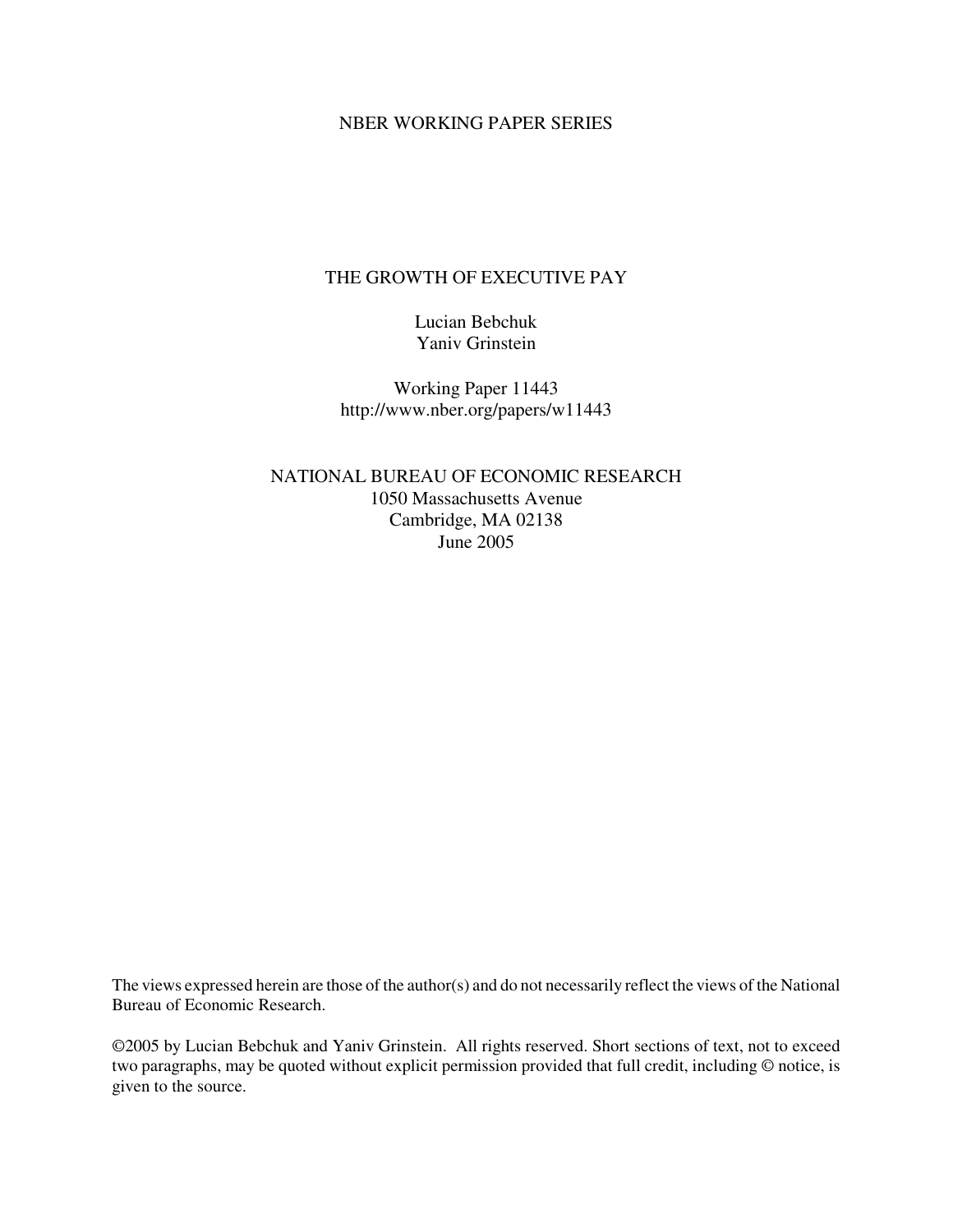The Growth of Executive Pay Lucian Bebchuk and Yaniv Grinstein NBER Working Paper No. 11443 June 2005 JEL No. D23, G32, G38, J33, J44, K22, M14

# **ABSTRACT**

This paper examines both empirically and theoretically the growth of U.S. executive pay during the period 1993-2003. During this period, pay has grown much beyond the increase that could be explained by changes in firm size, performance and industry classification. Had the relationship of compensation to size, performance and industry classification remained the same in 2003 as it was in 1993, mean compensation in 2003 would have been only about half of its actual size. During the 1993-2003 period, equity-based compensation hasincreased considerably in both new economy and old economy firms, but this growth has not been accompanied by a substitution effect, i.e., a reduction in non-equity compensation. The aggregate compensation paid by public companies to their top-five executives during the considered period added up to about \$350 billion, and the ratio of this aggregate top-five compensation to the aggregate earnings of these firms increased from 5% in 1993-1995 to about 10% in 2001-2003. After presenting evidence about the growth of pay, we discuss alternative explanations for it. We examine how this growth could be explained under either the arm's length bargaining model of executive compensation or the managerial power model. Among other things, we discuss the relevance of the parallel rise in market capitalizations and in the use of equity-based compensation.

Lucian Bebchuk Harvard Law School 1557 Massachusetts Avenue Cambridge, MA 02138 and NBER bebchuk@law.harvard.edu

Yaniv Grinstein Cornell University Johnson Graduate School of Management 371 Sage Hall Ithaca, NY 14853-6201 yg33@cornell.edu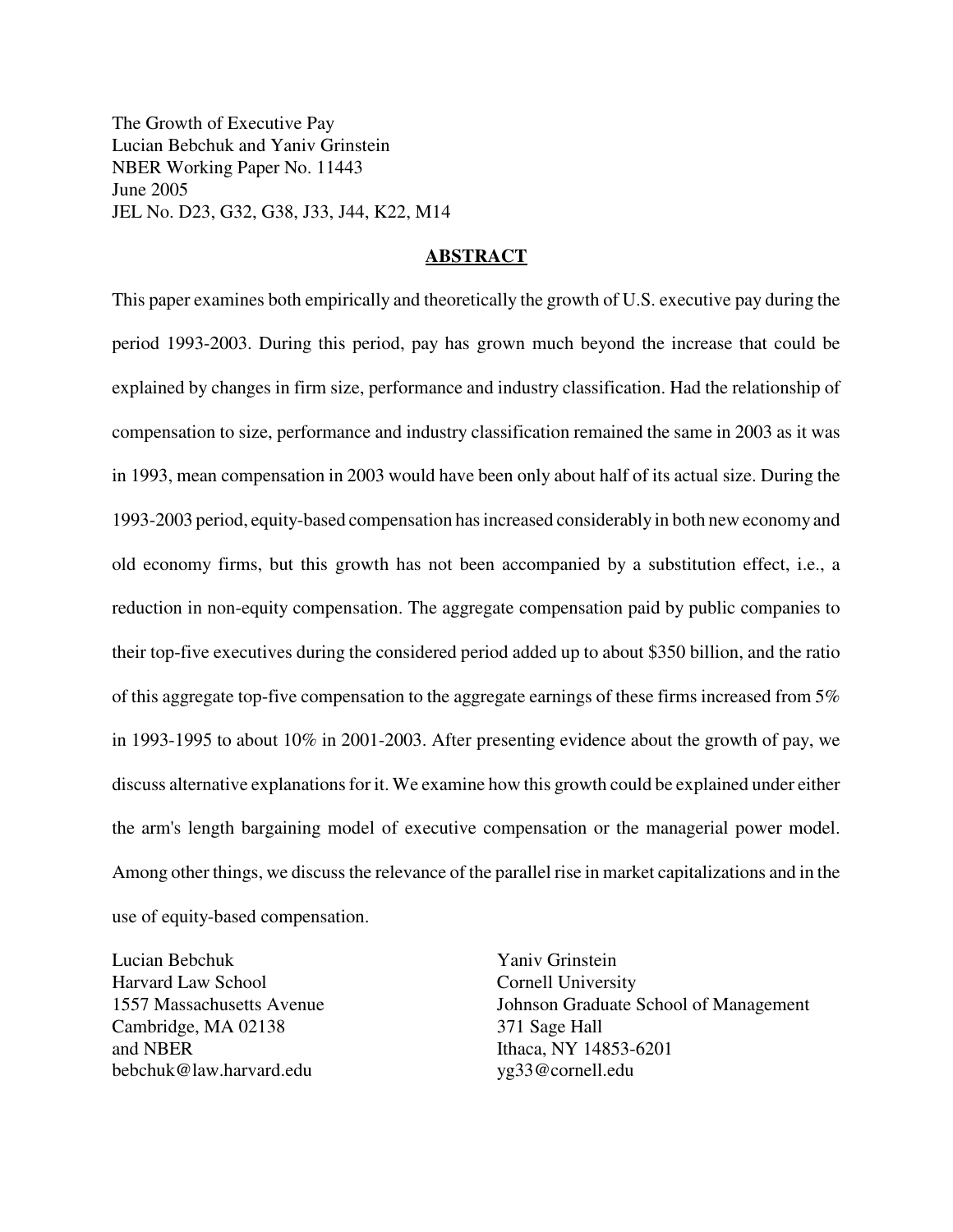#### I. INTRODUCTION

The growth in executive pay over the past decade has increased the attention given to the subject of executive compensation. There is now a heated debate about the quality of the pay setting process in publicly traded companies and the compensation arrangements that it produces (see, e.g., Bebchuk and Fried (2003, 2004), Hall and Murphy (2003), Jensen, Murphy, and Wruck (2004)). This paper seeks to contribute to the ongoing assessment of the executive pay landscape by examining, both empirically and theoretically, the growth of pay during the period 1993-2003.

Section II begins by describing the growth in pay during the considered period and then proceeds to examine the extent to which the pay growth can be explained by changes in firm size, performance and industry mix. We find that compensation has grown by far more than could be explained by such changes. Had the relation of compensation to these attributes remained the same, mean compensation in 2003 would have been only about half of its actual size. During the period under investigation, the relation between pay and firm size and performance has changed, with pay at the end of the period being considerably higher for companies of a given size, performance and industry classification.

Section III examines the growth of equity-based compensation during 1993-2003. The fraction of equity-based compensation has grown across the board—in large firms, mid-size firms and small firms, as well as in both new economy and old economy firms. Although the fraction of non-equity (cash) compensation to total compensation has declined during this period, the amounts spent on cash compensation have not declined but rather increased. Furthermore, cash compensation has grown somewhat more than could be explained by the changes in size, performance and industry mix during the considered period.

Section IV examines the changes in the economic significance of executive pay. We find that executive pay has been economically meaningful. The aggregate compensation paid by public firms to top-five executives during the period 1993-2003 added up to about \$350 billion. This aggregate top-five compensation accounted for 6.6% of the aggregate earnings (net income) of these firms during the period under consideration. Furthermore, the economic significance of executive pay has increased during this period. The aggregate compensation paid by public firms to their top-five executives was 9.8% of the aggregate earnings of these firms during 2001- 2003, up from 5% during 1993-1995.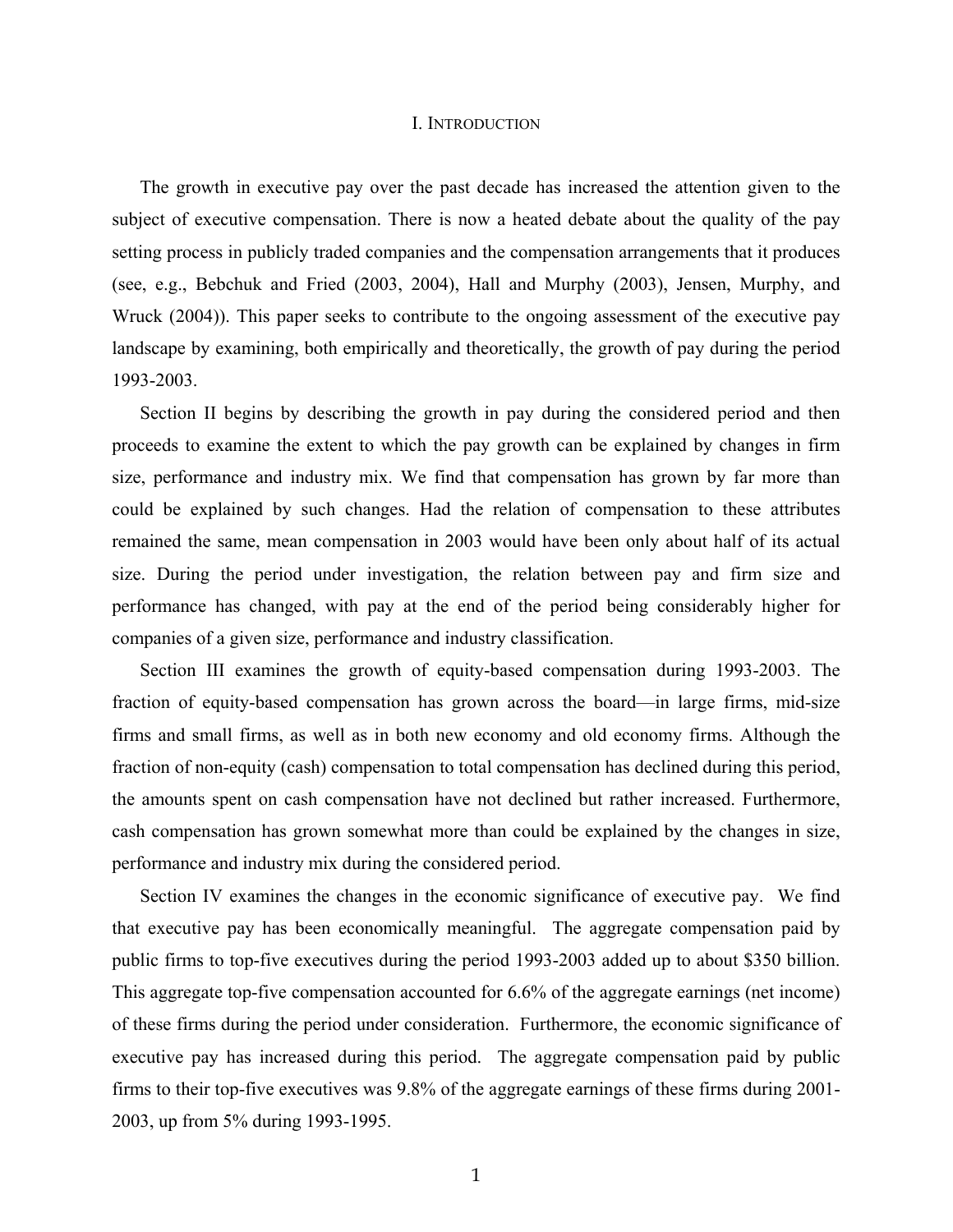Section V discusses how the growth of executive pay could be explained. We discuss this question both from the perspective of the arm's length bargaining model of executive compensation and from the perspective of the managerial power model. We discuss and evaluate alternative explanations. We do not find that, by itself, the increase in executive pay levels can resolve the debate on the extent to which executive pay is shaped by managers' influence on boards. Our findings, however, highlight the importance of this debate.

#### II. THE GROWTH OF PAY

### *A. The Large Increase in Pay Levels*

We use compensation information from the standard ExecuComp database, which includes information about executive compensation in public U.S. companies from 1993 onwards. The dataset includes all the S&P 500, Mid-Cap 400 and Small-Cap 600 companies. Together, these firms (also known as the S&P 1500) constitute more than 80% of the total market capitalization of U.S. public firms. We report below findings on the period 1993-2003, because 2003 was the last year for which there was compensation information about the lion's share of companies in the dataset.

Throughout our analysis, we define as annual compensation the (grant-date) value of the compensation package in the year in which it was given. In particular, following a standard definition of the total grant-date value of annual compensation reported in the ExecuComp database, we define an executive's total compensation in a given year as the sum of the executive's salary, bonuses, long-term incentive plans, the grant-date value of restricted stock awards and the (grant-date) Black-Scholes value of granted options. To adjust for inflation, we translate all monetary figures to 2002 dollars.

It is worth noting that the ExecuComp database does not include information about the value of executives' pension plans because firms are not required to place and disclose a dollar value for these plans. As a result, research on executive pay has largely ignored the value of such plans (and the annual increase in their value). There is evidence, however, that the value of pension plans commonly comprises a major component of executives' compensation (Bebchuk and Jackson, 2005). Thus, like much of the literature, the annual compensation figures we use do not include a significant source of additional compensation for many executives.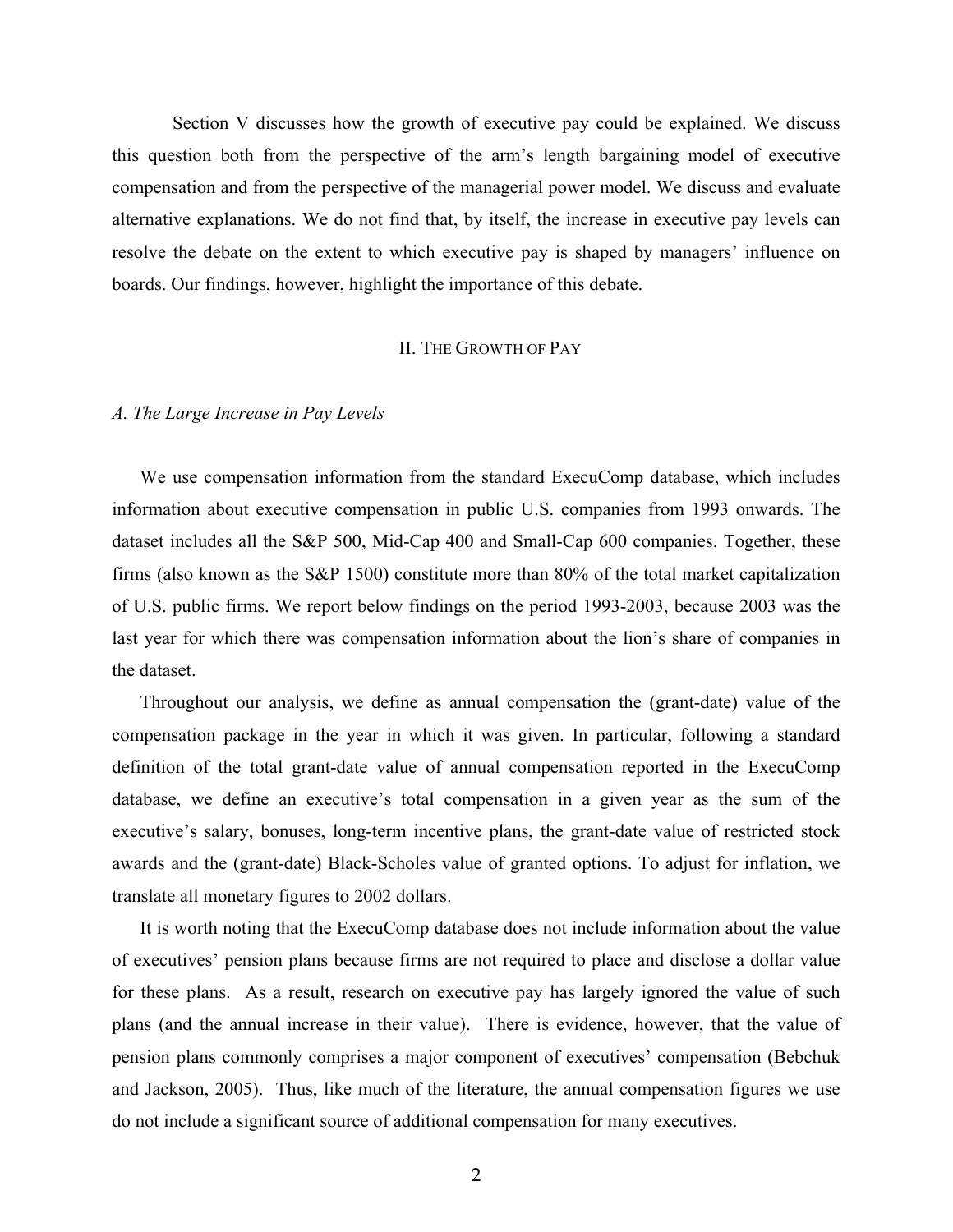In the early 1990's, some observers viewed executive compensation as quite high (see, e.g., Crystal (1991)). Since then, however, compensation levels have climbed considerably. Table 1 displays the mean compensation levels of the CEO and of the top-five executives during 1993- 2003. Among S&P 500 firms, average CEO compensation climbed from \$3.7 million in 1993 to \$9.1 million in 2003 (an increase of 146%), and average compensation to top-five executives increased from \$9.5 million in 1993 to \$21.4 million in 2003 (an increase of 125%). We observe similar upward trends in both CEO pay and top-five executive pay among Mid-Cap firms and Small-Cap firms.

The magnitude of the increase was somewhat higher in S&P 500 firms than in Mid-Cap and Small-Cap firms. Also, across the three size groups, the magnitude of the increase was somewhat higher for the CEO than for the top-five executives. As a result, CEO pay constituted a higher fraction of total top-five executive pay by the end of the examined period than in the beginning.

### TABLE 1: MEAN COMPENSATION LEVELS 1993-2003

The table displays mean compensation levels for CEOs and top-five executives in firms that belong to the S&P 500, Mid-Cap 400 and Small-Cap 600 indexes. All figures are adjusted for inflation and are in 2002 dollars. Compensation in any given year is defined as the sum of salary, bonus, total value of restricted stock granted, total value of stock options granted (using Black-Scholes), long term incentive payouts and other compensation. Top-five compensation is the sum of the five largest compensation packages that the firm gives to its managers in a given year.

|      | <b>CEO</b> |           |             |           | Top five executives |             |  |
|------|------------|-----------|-------------|-----------|---------------------|-------------|--|
| Year | $S\&P500$  | MidCap400 | SmallCap600 | $S\&P500$ | MidCap400           | SmallCap600 |  |
|      | (SM)       | (SM)      | (SM)        | (SM)      | (SM)                | (SM)        |  |
| 1993 | 3.7        | 2.2       | 1.3         | 9.5       | 5.8                 | 3.2         |  |
| 1994 | 4.4        | 2.6       | 1.6         | 10.7      | 6.4                 | 3.9         |  |
| 1995 | 4.8        | 2.9       | 1.5         | 11.9      | 6.8                 | 4.0         |  |
| 1996 | 7.0        | 3.3       | 1.9         | 15.8      | 8.1                 | 5.0         |  |
| 1997 | 9.1        | 4.2       | 2.2         | 20.0      | 9.9                 | 5.4         |  |
| 1998 | 10.7       | 4.6       | 2.4         | 23.7      | 10.4                | 5.6         |  |
| 1999 | 12.7       | 5.1       | 2.3         | 28.3      | 11.4                | 5.7         |  |
| 2000 | 17.4       | 5.1       | 2.5         | 36.6      | 12.1                | 5.9         |  |
| 2001 | 14.3       | 4.7       | 2.6         | 31.9      | 10.6                | 5.7         |  |
| 2002 | 10.3       | 4.7       | 2.2         | 23.5      | 10.3                | 5.2         |  |
| 2003 | 9.1        | 4.0       | 2.0         | 21.4      | 9.4                 | 4.7         |  |

Figure 1 graphically displays the increase (relative to the beginning of the period under consideration) in the rolling three-year average of compensation levels of CEOs and top-five executives during the considered period. The rolling average of a firm's compensation level in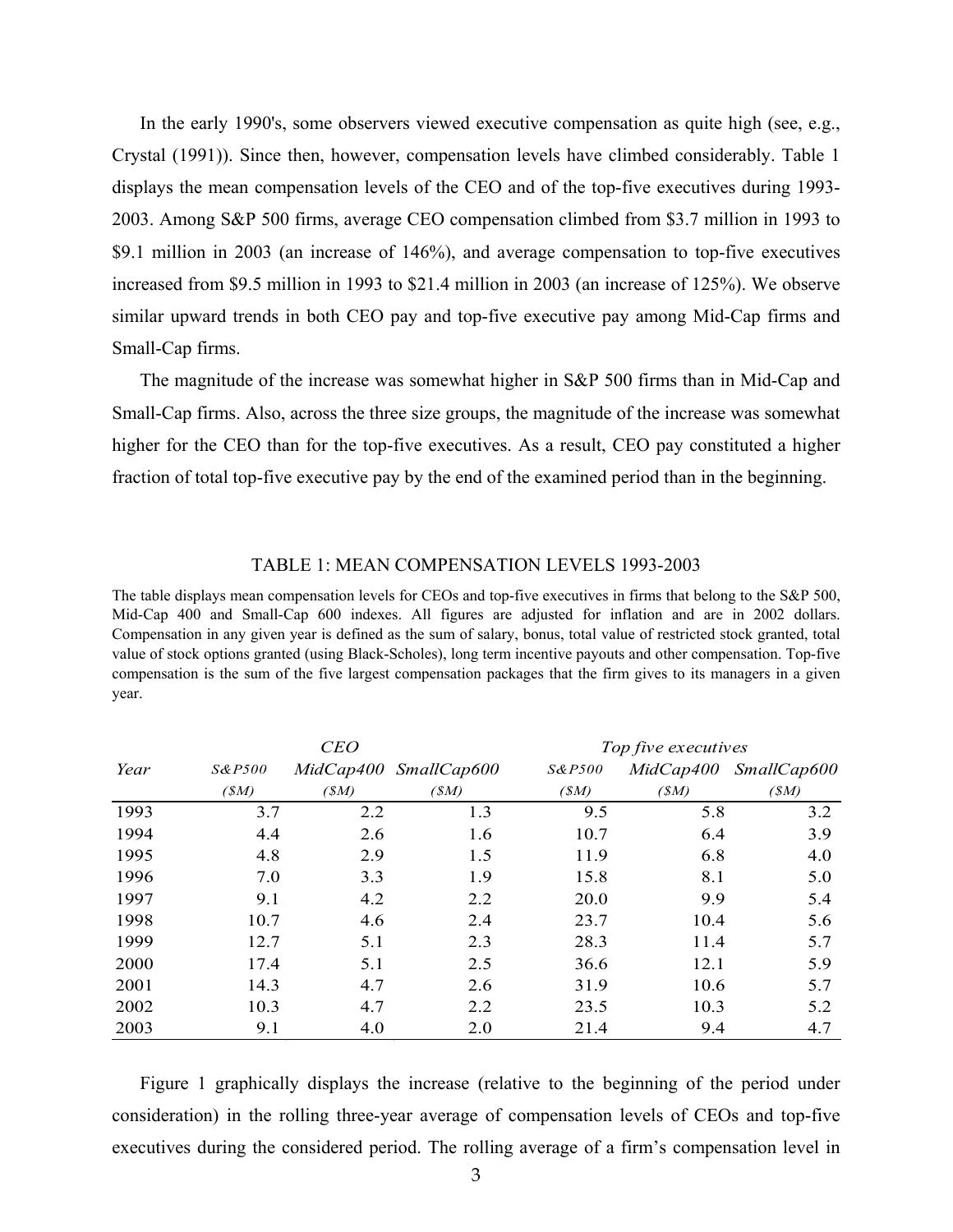any given year is defined as the average of its compensation level in that year and the preceding two years. As the figure indicates, the rolling average of compensation levels of both CEOs and top-five executives has been increasing steadily. There is a slight drop in 2002 and 2003, but the levels stay quite high relative to the beginning of the examined period.

# FIGURE 1: CHANGES IN ROLLING AVERAGE OF CEO AND TOP-FIVE COMPENSATION: 1993-2003

The figure displays the changes in rolling average compensation among firms that belong to the S&P 500, Mid-Cap 400 and Small-Cap 600 indexes. For each firm, the firm-level compensation is defined as the average of the compensation in the year under consideration and the preceding two years. The firm-level compensation is then averaged across firms. The year 1995 is the reference point (100%). All figures are adjusted for inflation and are in 2002 dollars.



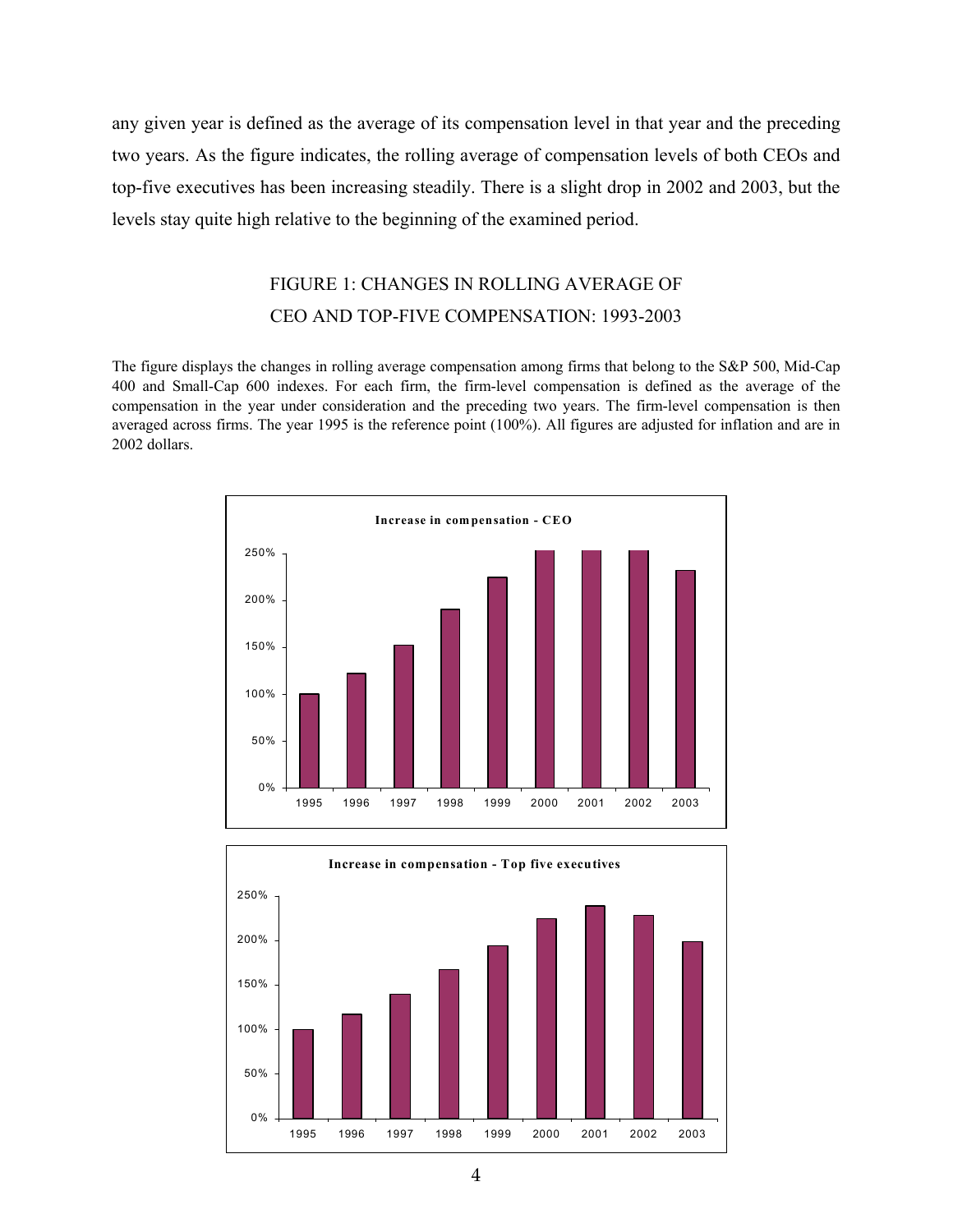### *B. Can the Growth in Pay be Explained by Changes in Firm Variables?*

Compensation levels can be expected to increase with firm size and performance, and to vary across industries. It is therefore important to understand to what extent the rise in compensation levels during the period under consideration is simply a product of the changes in firm size, performance and industry mix during this period.

 Between 1993 and 2003, firm size increased considerably. The average size of the S&P 500 firms, as measured by sales, increased by 40% (inflation-adjusted) from 1993-1995 to 2001- 2003. During the same period, the average size of the Mid-Cap 400 firms increased by 30% and the average size of the Small-Cap 600 firms increased by 51%. Furthermore, during the considered period, the incidence of new economy firms, where compensation has been somewhat higher, has increased. These changes in size and industry classification might account for some of the growth in compensation figures.

Our next step is therefore to analyze the extent to which compensation levels changed during the examined period after controlling for changes in firm characteristics. To this end, we first estimate the following regression for firms in our panel:

$$
Log( compensation_{i,t}) = a_0 + a_1 Log(sales_{i,t-1}) + a_2 Log(1 + ROA_{i,t-1}) +
$$
  
\n
$$
a_3 Log(1 + Return_{i,t-1}) + a_4 Log(1 + Return_{i,t-2}) + Year \; dummies \; (1994 - 2003) + f_i + \varepsilon_{i,t}
$$
\n(1)

*ROA* denotes the ratio of operating income to book value of assets, *Return*<sub>it</sub> is the market return of the firm *j*'s stock in year *t*, and *fi* are firm fixed effects. Following the literature (e.g., Core, Holthausen and Larcker (1999)), we use sales to control for size and we use ROA and past returns to control for performance. The year dummies indicate how much, holding firm attributes fixed, log compensation went up relative to 1993. We ran one regression using CEO pay as the dependent variable and one regression using top-five compensation as the dependent variable.

Table 2 below displays the results of these regressions. As the results indicate, compensation levels increased far beyond what can be attributed to changes in firm size and performance. The year dummy variables monotonically increase until 2000, decline in 2001, and then continue going up in 2002 and 2003, reaching their peak level in 2003. The second column of Table 2 indicates that the results are similar when we regress top-five compensation on firm characteristics using firm fixed effects. The year dummy variables in this regression steadily increase until 2000, decline in 2001 and 2002, and climb to their peak level in 2003.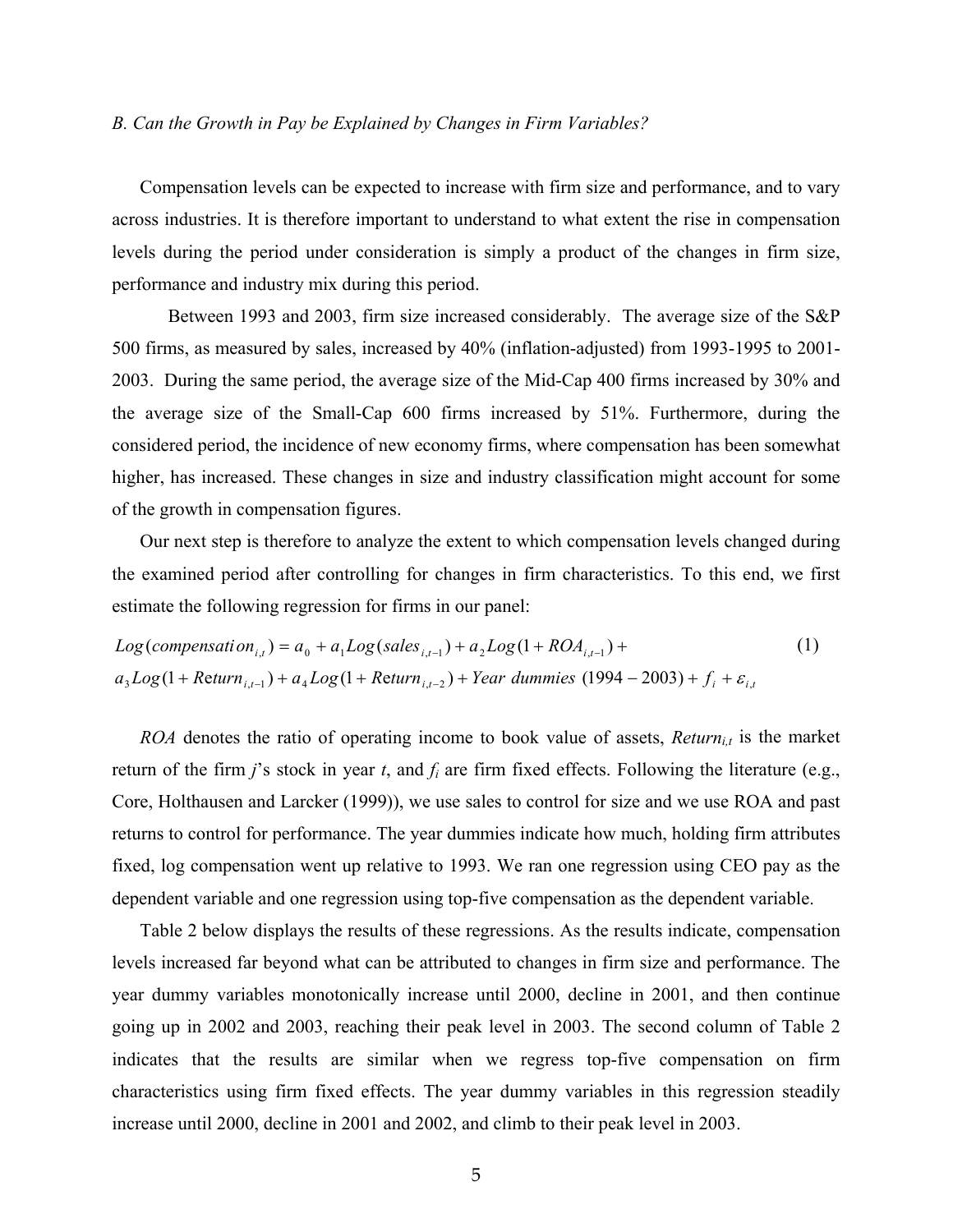# TABLE 2: GROWTH UNEXPLAINED BY SIZE AND PERFORMANCE: FIXED-EFFECT REGRESSION

The sample includes all S&P 1500 firms from the Execucomp database. ROA is the income before interest, taxes, depreciation and amortization in year t-1, divided by the book value of asset in year t-1. Firm return is the firm's stock return. All data used are adjusted for inflation and stated in 2002 dollars. Standard errors appear below the coefficient estimate, and \*\*\* indicates significance at the 1% level.

|                            | Dependent variable:         | Dependent variable:           |  |
|----------------------------|-----------------------------|-------------------------------|--|
|                            | Log(Total CEO compensation) | Log(Total Top-5 compensation) |  |
| $Log(Sales(t-1))$          | $0.138***$                  | $0.171$ ***                   |  |
|                            | (0.014)                     | (0.009)                       |  |
| $Log(1+Firm ROA(t-1))$     | $0.110*$                    | 0.108                         |  |
|                            | (0.062)                     | (0.007)                       |  |
| $Log(1 + Firm return)$     | $0.128$ ***                 | $0.024$ ***                   |  |
|                            | (0.012)                     | (0.007)                       |  |
| $Log(1+Firm return (t-2))$ | 0.016                       | 0.015                         |  |
|                            | (0.012)                     | (0.043)                       |  |
| 1994                       | $0.059$ ***                 | $0.058$ ***                   |  |
|                            | (0.022)                     | (0.014)                       |  |
| 1995                       | $0.132***$                  | $0.123$ ***                   |  |
|                            | (0.022)                     | (0.014)                       |  |
| 1996                       | $0.147***$                  | $0.127$ ***                   |  |
|                            | (0.023)                     | (0.015)                       |  |
| 1997                       | $0.239***$                  | $0.207$ ***                   |  |
|                            | (0.023)                     | (0.015)                       |  |
| 1998                       | $0.228$ ***                 | $0.202$ ***                   |  |
|                            | (0.024)                     | (0.015)                       |  |
| 1999                       | $0.288$ ***                 | $0.261$ ***                   |  |
|                            | (0.024)                     | (0.015)                       |  |
| 2000                       | $0.316***$                  | $0.300$ ***                   |  |
|                            | (0.025)                     | (0.016)                       |  |
| 2001                       | $0.245$ ***                 | $0.212***$                    |  |
|                            | (0.025)                     | (0.016)                       |  |
| 2002                       | $0.352$ ***                 | $0.283$ ***                   |  |
|                            | (0.026)                     | (0.016)                       |  |
| 2003                       | $0.450$ ***                 | $0.370$ ***                   |  |
|                            | (0.026)                     | (0.017)                       |  |
| Observations               | 15397                       | 14154                         |  |
| Adjusted $R^2$             | 56%                         | 74%                           |  |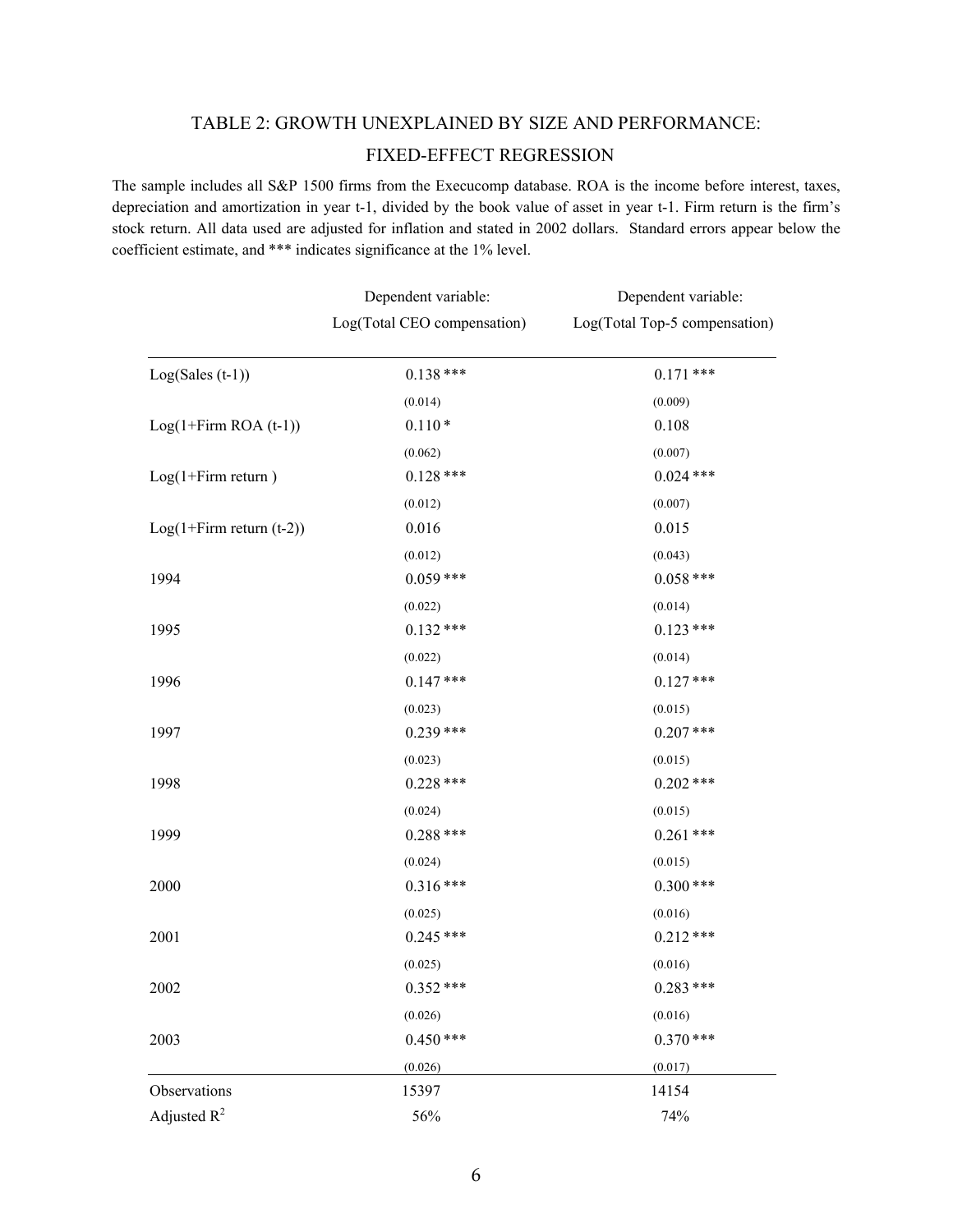We can translate the increases in log compensation reflected in the year dummies into increases in compensation by taking the exponent of the estimated coefficients. Figure 2 plots the increases in compensation associated with this transformation. As the Figure indicates, controlling for firm size and performance (i.e., for a firm with the same size and performance), the levels of the CEO compensation increased by 96% between 1993 and 2003, and the levels of the top-five executives increased by 76%. The Figure also shows an almost monotonic increase in CEO and top five compensation throughout the years.

# FIGURE 2: INCREASE IN COMPENSATION AFTER CONTROLLING FOR SIZE, PERFORMANCE AND FIXED EFFECTS

The figure displays the changes in compensation to CEOs and top-five executives among firms that belong to the ExecuComp database after controlling for size, performance and fixed-effects. The year 1993 is the reference point (100%). All variables used to generate the figure were first adjusted for inflation.

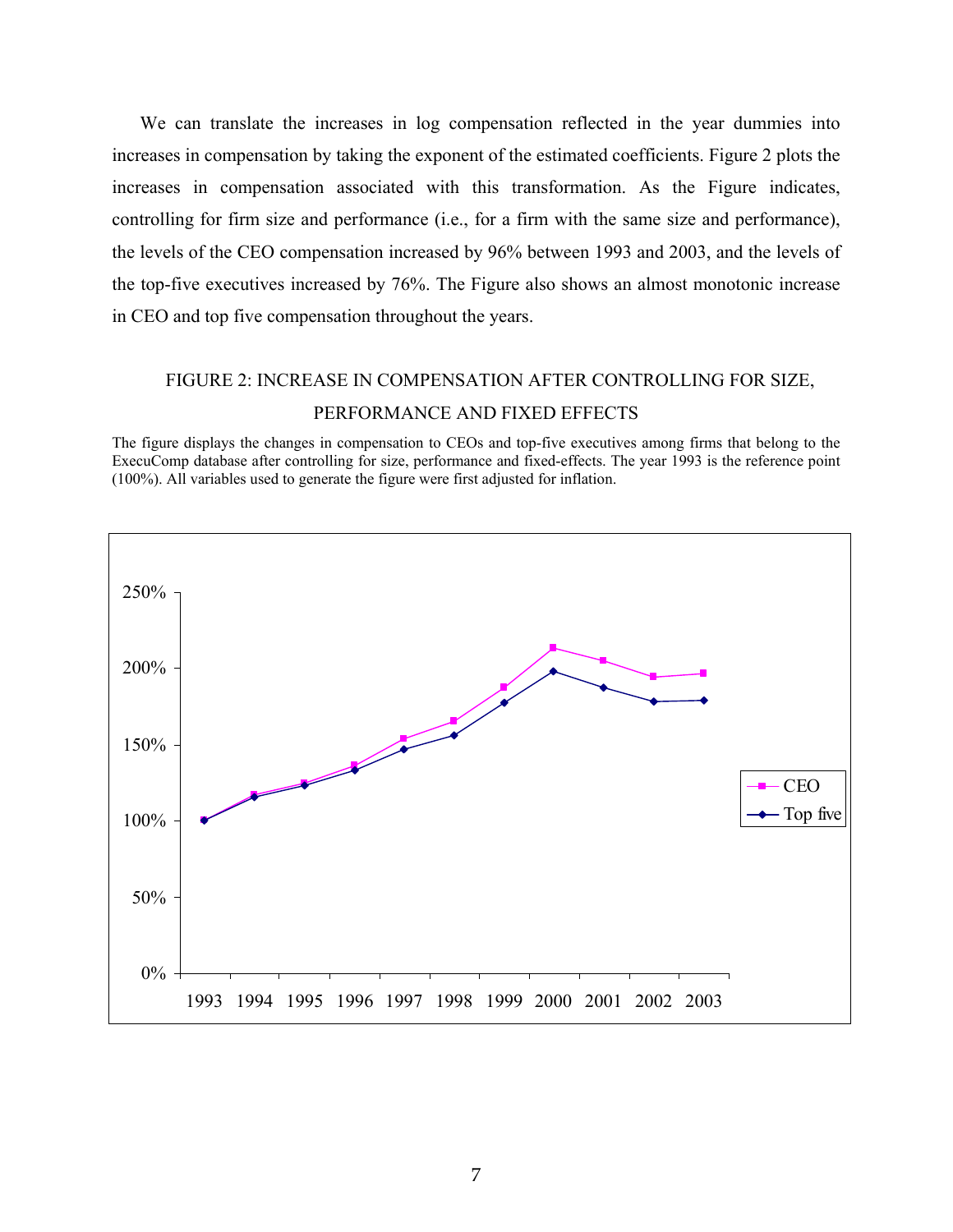To get a better sense of the proportion of the unexplained increase, we re-ran regression (1) using only firms that existed throughout the period. Average CEO compensation in these firms was increased from 1993 to 2003 by 166 per cent. The coefficient in 2003 of the fixed effect regression is 0.69, suggesting that the increase in compensation unexplained by changes in size and performance was 100%. This implies that changes in firm size and performance can explain only 66 per cent of the total 166 per cent increase, or about 40 per cent of the total increase, with 60 per cent of the total increase remaining unexplained.

Doing similar calculations for the top-five executives in firms that existed throughout the considered period, we find that top-five compensation increased on average by 98%, and that, controlling for firm size and performance, compensation increased by 78%. Thus, changes in size and performance can account only for about 20% of the actual increase in top-five pay, leaving 80% of the actual increase unexplained by such changes.

Thus far we have focused on panel regressions with firm fixed effects and thus on the set of firms that appear in our data in different years. Another way to identify the increase in compensation unexplained by changes in firm variables is to compare actual 2003 compensation levels with those that would have existed if the relation between compensation and firm variables had remained the same as in 1993. We ran the following regression to identify how 1993 compensation depended on firm characteristics:

$$
Log(compensation_{i,t}) = a_0 + a_1 Log(sales_{i,t-1}) + a_2 Log(1 + ROA_{i,t-1}) + a_3 Log(1 + Return_{i,t-1})
$$
 (2)  
+ a\_4 Log(1 + Return\_{i,t-2}) + a\_5 STD\_RET\_{i,t-1} + NEW\\_ECONOMY\_{i,t-1} + INDUSTRY\_{i,t-1} + \varepsilon\_{i,t}

In this regression, we add to the controls we used in the fixed firm effects regression some firm characteristics that might explain cross-sectional variation in compensation. In particular, we add a new economy dummy, which takes a value of 1 for new economy firms and 0 otherwise, and industry dummies. In classifying firms as new economy firms, we use throughout the definition of Murphy (2003), and we use 48 industry dummies classified by Fama and French  $(1997).$ <sup>1</sup> Following prior empirical and theoretical work (e.g., Cyert et al., 2002, Core et al., 1999, Aggarwal and Samwick 1999), we also add a measure of firm risk, using the standard

<sup>&</sup>lt;sup>1</sup> Murphy (2003) defines new economy firms as firms who belong to the following industry groups: producers of computer and office equipment and computer wholesales (SIC codes 3570, 3571, 3572, 3576, 5045), Telecom. Companies (SIC codes 3661, 4812, 4813), producers of semiconductor and related devices (SIC code 3674), mail order/internet (SIC code 5961), and software companies (SIC codes 7370, 7371, 7372, 7373).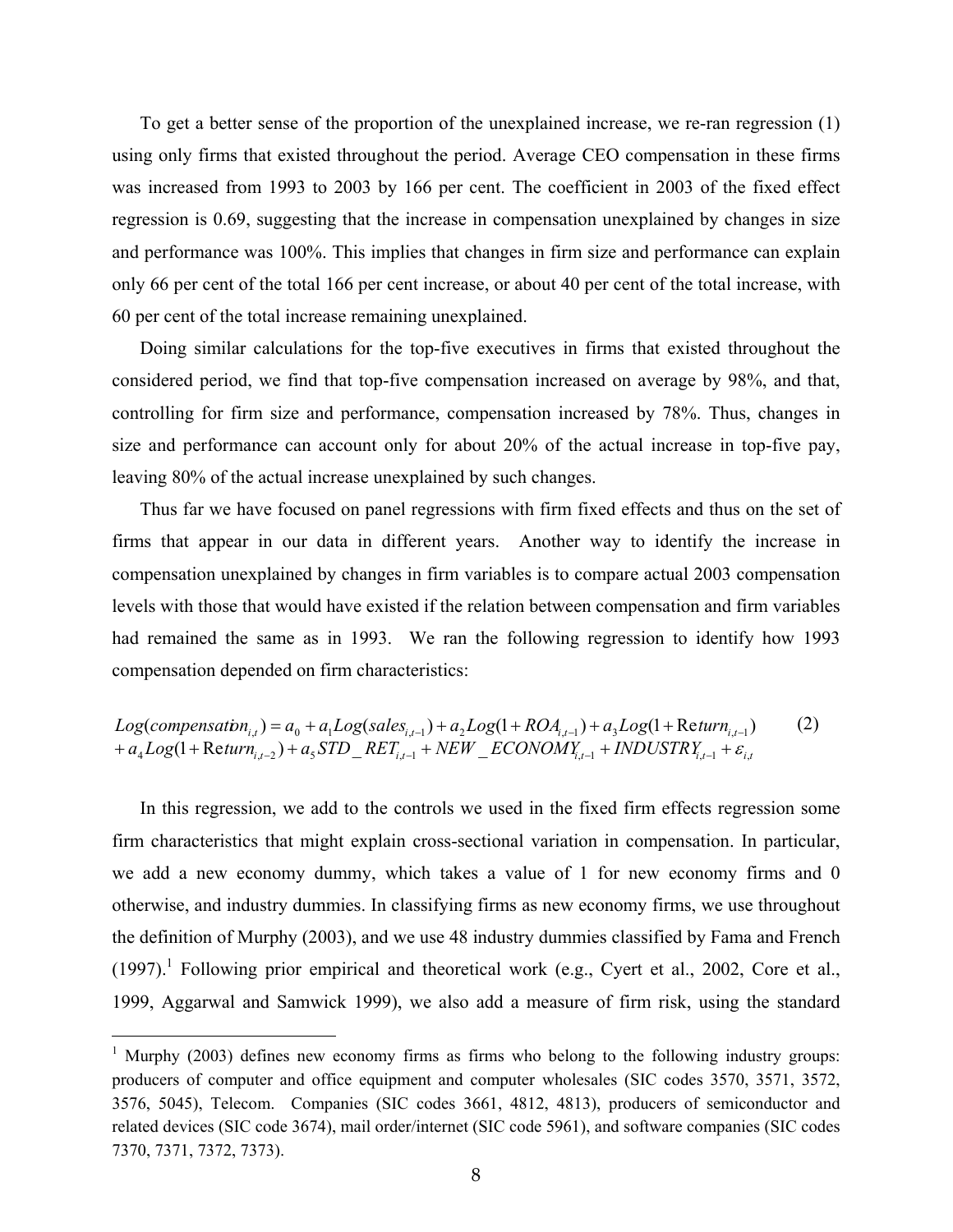deviation of the firm's monthly returns in the 48 months prior to the compensation year. Regressions such as (2) are widely used in the literature in capturing the effect of size, performance and risk on managerial compensation. We ran one regression using CEO pay as the dependent variable and one regression using top-five compensation as the dependent variable.

We then forecast the compensation levels that firms existing in 2003 would have had using the coefficients from the 1993 regression – that is, we estimate what 2003 compensation levels would have been assuming that the relation of pay to firm characteristics would have been the same in 2003 as in 1993. Table 3 displays the results of our calculations.

# TABLE 3: PAY GROWTH UNEXPLAINED BY CHANGES IN SIZE, PERFORMANCE AND INDUSTRY MIX

The table compares actual 2003 compensation levels with those that would exist if the relationship between compensation, firm size, and industry remained the same as in 1993. For each firm we predict the average compensation in 2003 with the coefficients of the cross-sectional regression run over the year 1993. We use the regression specification in equation (2):

 $i + a_5 STD$ <sub>-</sub> $RET_{i,t-1}$  +  $NEW$ <sub>-</sub> $ECONOMY_{i,t-1}$  +  $INDUSTRY_{i,t-1}$  +  $\varepsilon_{i,t}$  $Log(compensa \nleftrightarrow n_{i,t}) = a_0 + a_1 Log(sales_{i,t-1}) + a_2 Log(1 + ROA_{i,t-1}) + a_3 Log(1 + Return_{i,t-1}) + a_4 Log(1 + Return_{i,t-2})$ 

All figures used are translated to 2002 dollars. Standard errors appear below the coefficient estimate, and \*\*\* indicates significance at the 1% level.

|                                                                   | <b>CEO</b>  | Top five      |
|-------------------------------------------------------------------|-------------|---------------|
| Mean compensation 2003 (\$M)                                      | 49          | 11 8          |
| Predicted compensation based on the 1993 regression results (\$M) | 2.1         | $6.0^{\circ}$ |
| Mean difference between predicted and actual compensation (\$M)   | $2.8***$    | $58***$       |
| Mean actual compensation as a percentage of predicted             | $215\%$ *** | $179\%$ ***   |

As Table 3 indicates, compensation levels in 2003 were much higher than they would have been had the relation of compensation to firm size, performance and industry remained the same as in 1993. The 2003 CEO levels exceeded by 115% the levels predicted by the 1993 regression, and the top-five compensation levels exceeded by 79% the levels predicted by the 1993 regression. These increases are statistically significant at the 1% level. We thus conclude that the relationship between pay and firm attributes has changed substantially during the period under consideration.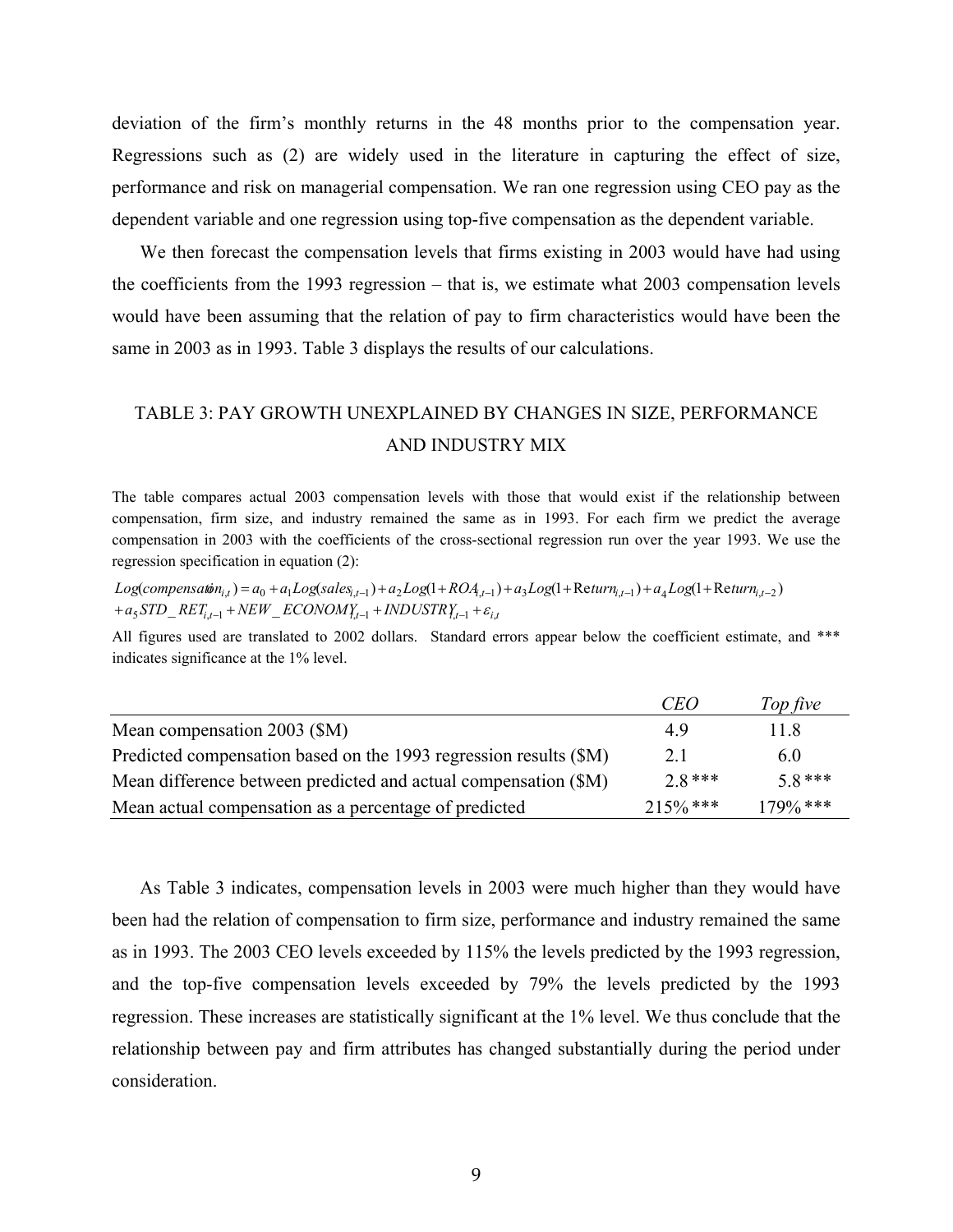### III. THE GROWTH OF EQUITY-BASED COMPENSATION

One source of the increase in compensation documented in the previous section is the increase in equity-based compensation. Equity-based compensation is comprised of the options and the restricted stock that top executives commonly receive as part of their compensation. In this section we examine separately the growth of the equity-based portion and the non-equity based portion of CEO and top-five executive compensation.

Table 4 shows the increase in the fraction of total compensation made by equity-based compensation in all types of firms. Whereas equity-based compensation was 37% of the total compensation to top-five executives of the S&P 500 firms in 1993, its fraction of total compensation increased to 55% by 2003. The fraction of total top-five compensation made in equity-based compensation increased from 41% to 51% for Mid-Cap companies and from 34% to 41% for Small-Cap companies. We observe a similar trend in CEO compensation.

Table 4 also shows that the fraction of compensation made in equity was higher throughout the period for new economy firms than for other firms. However, the increased use of equity-based compensation was not merely due to the increase in the incidence of new economy firms. The use of equity based compensation increased in both new-economy firms and firms not classified as new economy. The fraction of total top-five compensation made in equity increased from 50% in 1993 to 69% in 2003 for new economy firms, and increased from 36% in 1993 to 50% in 2003 for other firms. Again, the trend in the composition of CEO compensation is similar.

It is worth noting that the fraction of equity-based compensation "peaked" in 2000-2001 and declined considerably afterwards. From 2001 to 2003, the fraction of top-five compensation based on equity decreased from 72% to 55% for S&P 500 companies, from 60% to 52% for Mid-Cap companies and from 52% to 41% for Small-Cap companies. We observe a similar trend in both new economy firms and other firms, as well as in CEO compensation in all types of firms. However, with respect to both top-five compensation and CEO compensation, and in all categories of firms, the fraction of 2003 compensation that was equity-based was still considerably higher than in the beginning of the period under consideration.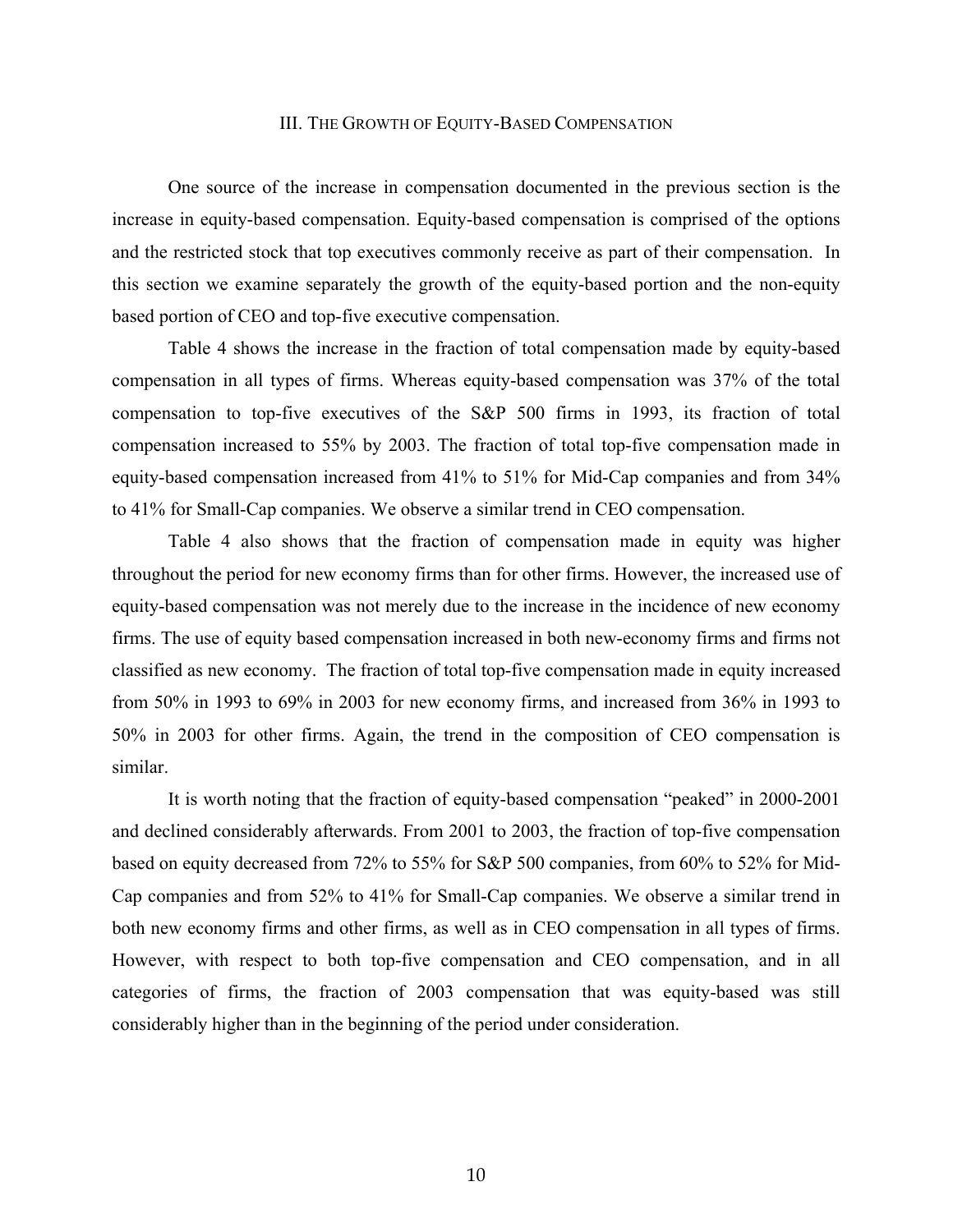# TABLE 4: EQUITY-BASED COMPENSATION AS A PERCENTAGE OF TOTAL COMPENSATION

The table displays the percentage of equity-based compensation out of the aggregate total compensation for CEOs and top-five executives in firms that belong to the S&P 500, Mid-Cap 400 and Small-Cap 600 indexes. Equity-based compensation is defined as the total value of restricted stock granted and total value of stock options granted (using Black-Scholes). Top-five executive compensation is the sum of the five largest compensation packages that a firm gives to its managers in a given year.

|      |                   |           | <i>CEO</i>  |         |                         |
|------|-------------------|-----------|-------------|---------|-------------------------|
|      |                   |           |             |         | Firms not<br>classified |
|      |                   |           |             | New     | as New                  |
| Year | <i>S&amp;P500</i> | MidCap400 | SmallCap600 | Economy | Economy                 |
| 1993 | 41%               | 46%       | 47%         | 58%     | 42%                     |
| 1994 | 48%               | 53%       | 53%         | 63%     | 49%                     |
| 1995 | 49%               | 48%       | 48%         | 72%     | 44%                     |
| 1996 | 56%               | 55%       | 52%         | 76%     | 51%                     |
| 1997 | 63%               | 60%       | 55%         | 77%     | 58%                     |
| 1998 | 70%               | 66%       | 61%         | 86%     | 63%                     |
| 1999 | 71%               | 70%       | 56%         | 87%     | 63%                     |
| 2000 | 78%               | 67%       | 57%         | 92%     | 66%                     |
| 2001 | 76%               | 66%       | 58%         | 86%     | 66%                     |
| 2002 | 67%               | 59%       | 53%         | 83%     | 59%                     |
| 2003 | 59%               | 54%       | 44%         | 76%     | 53%                     |

#### *Top Five Executives*

|      |                   |           |             | New     | Non New |
|------|-------------------|-----------|-------------|---------|---------|
| Year | <i>S&amp;P500</i> | MidCap400 | SmallCap600 | Economy | Economy |
| 1993 | 37%               | 41%       | 34%         | 50%     | 36%     |
| 1994 | 42%               | 45%       | 43%         | 57%     | 41%     |
| 1995 | 42%               | 42%       | 40%         | 62%     | 38%     |
| 1996 | 50%               | 49%       | 46%         | 69%     | 45%     |
| 1997 | 57%               | 54%       | 49%         | 72%     | 52%     |
| 1998 | 63%               | 58%       | 52%         | 80%     | 55%     |
| 1999 | 65%               | 63%       | 50%         | 82%     | 58%     |
| 2000 | 72%               | 63%       | 50%         | 87%     | 60%     |
| 2001 | 72%               | 60%       | 52%         | 83%     | 63%     |
| 2002 | 62%               | 54%       | 48%         | 77%     | 54%     |
| 2003 | 55%               | 51%       | 41%         | 69%     | 50%     |

With both total compensation levels and the fraction of equity-based compensation going up during the examined period, the levels of equity-based compensation clearly had to go up during this period. But the question remains whether cash-based compensation levels went up or down. The increase in total compensation could have come wholly from the increase in equity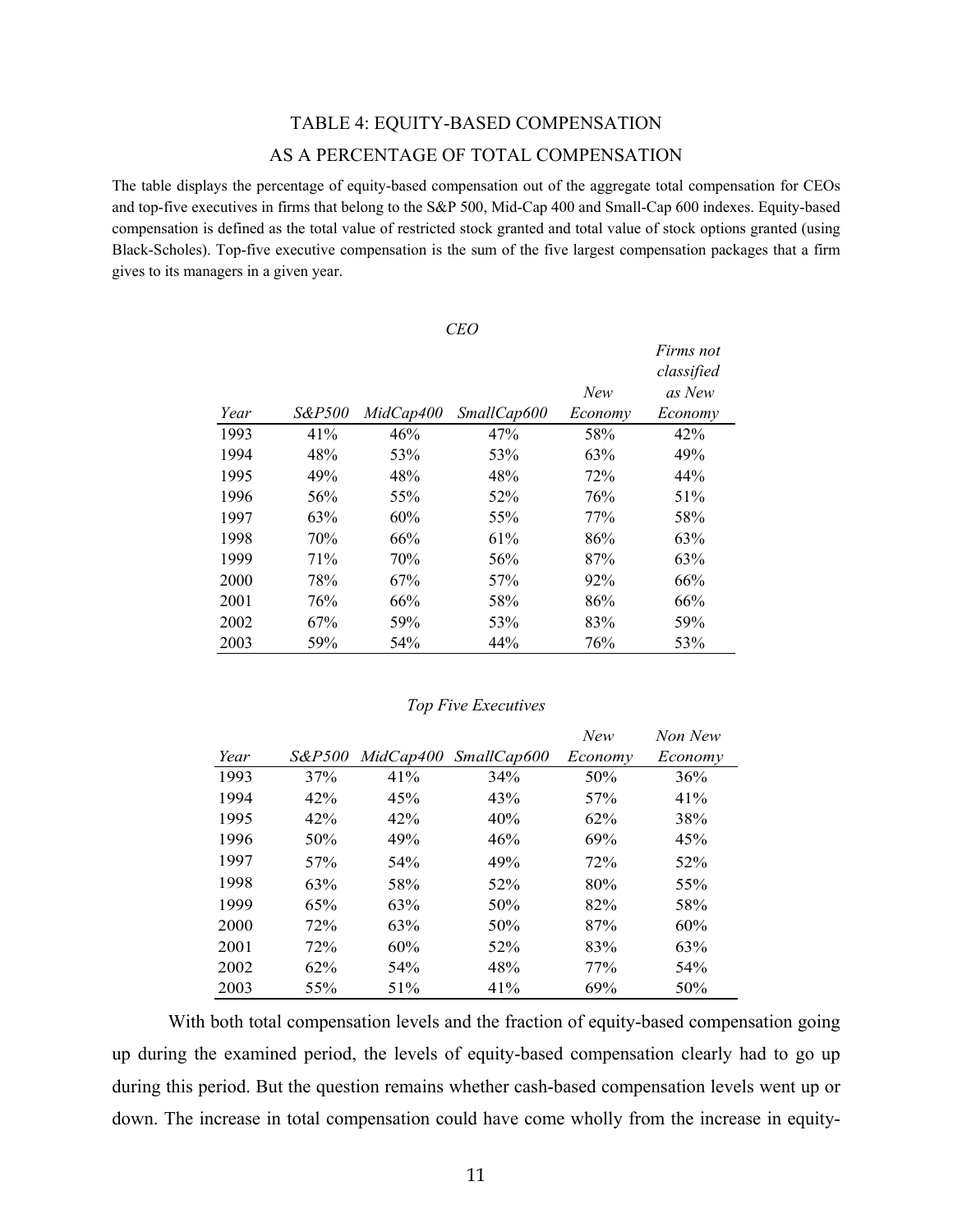based compensation, and cash compensation could have remained stable or even declined to "substitute" for the increased equity-based pay.

Figure 3 depicts the relative increase in the value of both components of compensation during the considered period. As the figure shows, not only equity-based compensation levels increased during this period, roughly tripling between 1993 and 2003, but cash compensation also increased by almost 40% between 1993 and 2003. Thus, we do not discern a clear substitution effect of reductions in cash compensation accompanying the increase in equitybased compensation.

To examine this issue more systematically, we ran regressions for both the equity portion and the non-equity portion of the compensation, using the fixed-effect regression specified in equation (1). The coefficients of the yearly dummy variables in these regressions capture the changes over time in compensation, in isolation from changes in firm attributes.

The results of the equity-based compensation, shown in Table 5 below, suggest that, controlling for changes in firm size and performance and using firm fixed effects (i.e., looking at the same firms), equity-based compensation increased during the period under consideration. With respect to both top-five compensation and CEO compensation, the coefficients of the yearly dummy variables in the equity-based compensation increase monotonically from 1993 to 2001 and then decrease but remain much higher than in the beginning of the period. The 2003 coefficients indicate that, controlling for changes in firm size and performance, log of equitybased compensation increased by 1.347 for the CEO and by 1.468 for the top-five executives.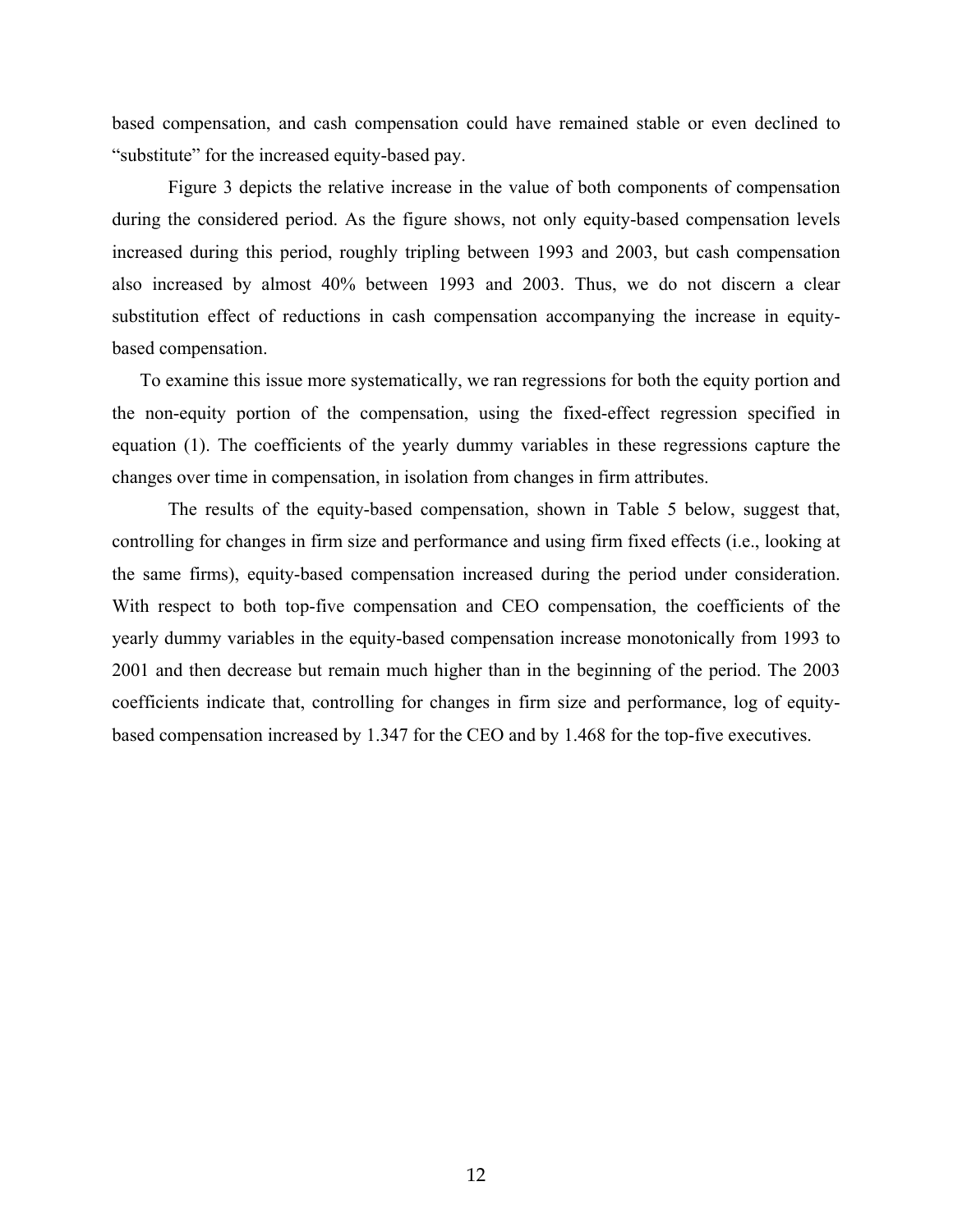# FIGURE 3: RELATIVE INCREASE IN EQUITY-BASED AND NON-EQUITY BASED CEO COMPENSATION

Notes: The figure displays the changes in CEO equity-based compensation and cash compensation in firms that belong to the S&P500, Mid-Cap 400 and Small-Cap 600 indices.

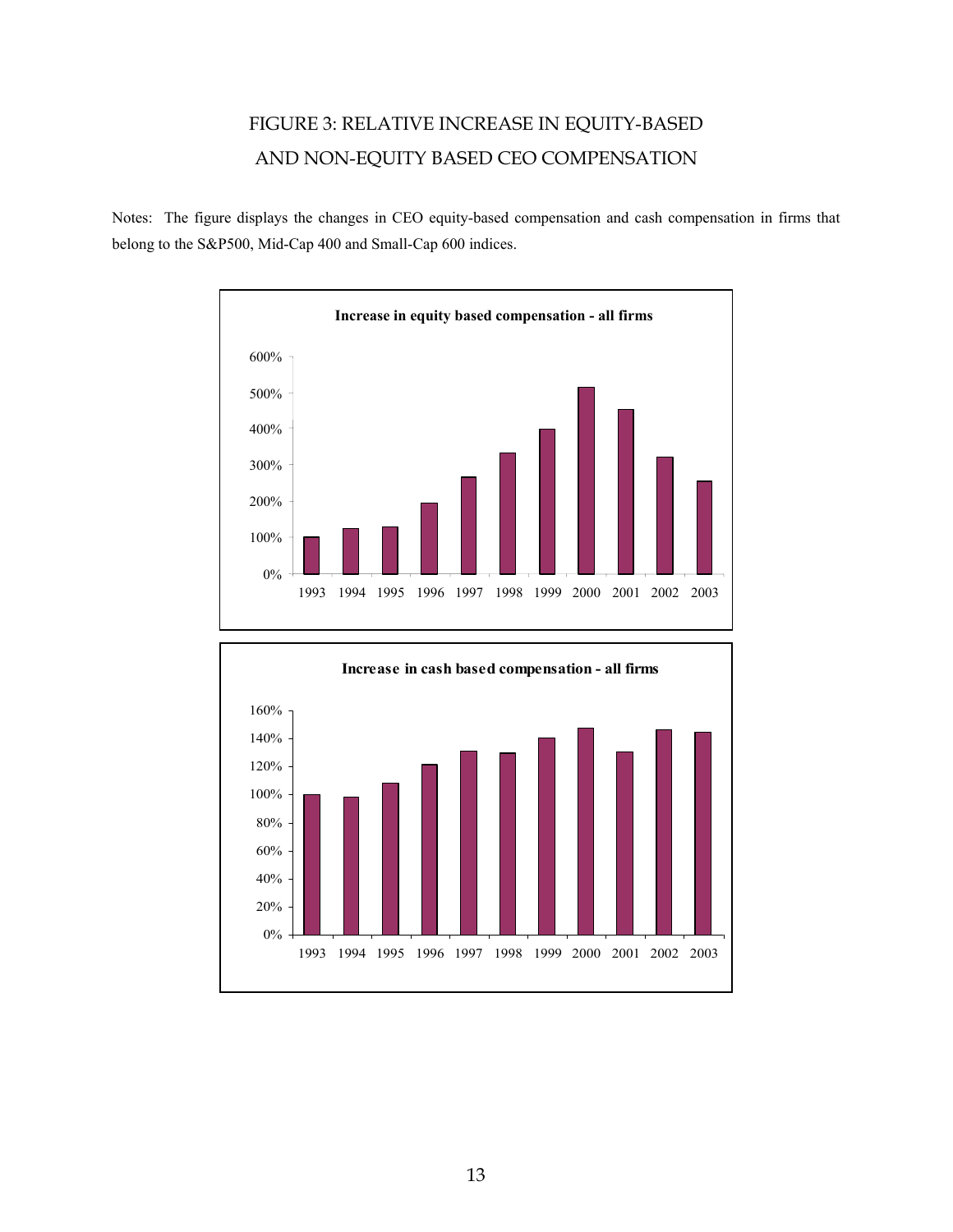# TABLE 5: EQUITY-BASED COMPENSATION

# FIXED-EFFECT REGRESSION

The sample includes all S&P 1500 firms from the Execucomp database. ROA is the income before interest, taxes, depreciation and amortization in year t-1, divided by the book value of asset in year t-1. Firm return is the market return of the firm's stock. All figures used were adjusted to inflation and stated in 2002 dollars. Standard errors appear below the coefficient estimate, and \*\*\* indicates significance at the 1% level.

| $Log(Sales(t-1))$            | $0.305$ ***      | $0.407$ ***      |
|------------------------------|------------------|------------------|
|                              | (0.055)          | (0.054)          |
| $Log(1+Firm ROA(t-1))$       | $0.672$ ***      | $0.316***$       |
|                              | (0.250)          | (0.044)          |
| $Log(1+Firm return (t-1))$   | $0.324$ ***      | $0.298$ ***      |
|                              | (0.047)          | (0.045)          |
| $Log(1 + Firm return (t-2))$ | $0.308$ ***      | $0.663$ ***      |
|                              | (0.047)          | (0.258)          |
| 1994                         | $0.428$ ***      | $0.497$ ***      |
|                              |                  |                  |
|                              | (0.090)          | (0.085)          |
| 1995                         | $0.440$ ***      | $0.576$ ***      |
|                              | (0.091)          | (0.086)          |
| 1996                         | $0.799$ ***      | $0.925$ ***      |
|                              | (0.093)          | (0.088)          |
| 1997                         | $0.929$ ***      | $1.066$ ***      |
|                              | (0.094)          | (0.088)          |
| 1998                         | $1.256$ ***      | $1.300$ ***      |
|                              | (0.096)          | (0.090)          |
| 1999                         | $1.494$ ***      | $1.543$ ***      |
|                              | (0.097)          | (0.091)          |
| 2000                         | $1.694$ ***      | $1.807$ ***      |
|                              | (0.100)          | (0.093)          |
| 2001                         | $1.698$ ***      | $1.715***$       |
|                              | (0.102)          | (0.095)          |
| 2002                         | 1.489 ***        | $1.547$ ***      |
|                              | (0.103)          | (0.096)          |
| 2003                         | $1.346$ ***      | $1.468$ ***      |
|                              |                  |                  |
| Observations                 | (0.107)<br>15421 | (0.099)<br>14154 |
| Adjusted $R^2$               | 29%              | 35%              |

 Dependent variable: Dependent variable: Log(CEO equity-based compensation) Log(Top 5 equity-based compensation)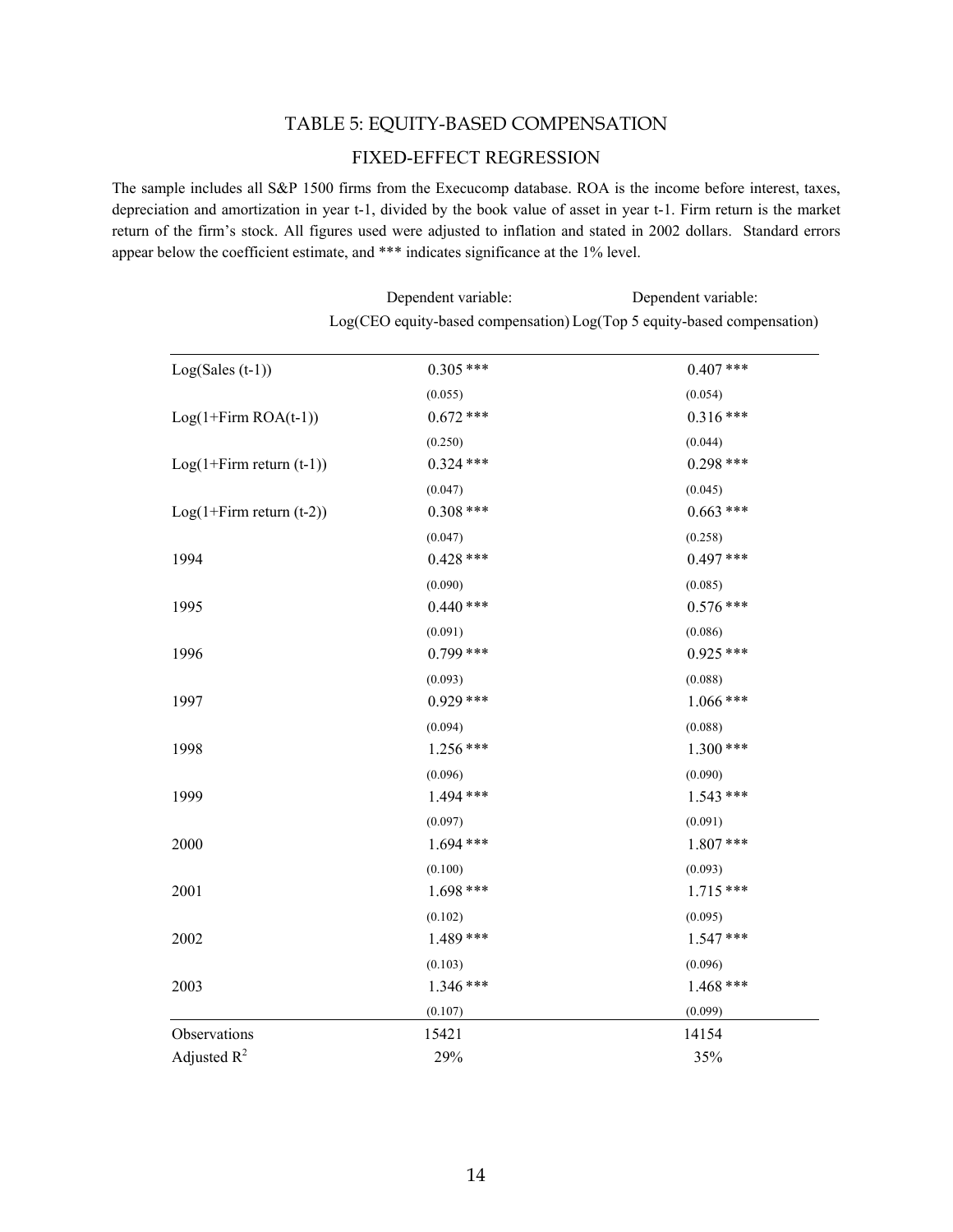Again, we can translate the increase in log compensation to increase in compensation by taking the exponent of the estimated coefficients. Figure 4 plots the increases in compensation associated with this transformation. Figure 4 shows that, controlling for firm size and performance, the levels of CEO equity compensation increased by 285% between 1993 and 2003, and the levels of equity-based compensation given to top-five executives increased by 334%. The level of equity-based compensation for a firm with given size and performance peaked in 2000 and declined in the last three years of the examined period.

# FIGURE 4: INCREASE IN EQUITY-BASED COMPENSATION AFTER CONTROLLING FOR SIZE, PERFORMANCE AND FIXED EFFECTS

The figure displays the changes in equity-based compensation to CEOs and top-five executives among firms that belong to the Execucomp database, after controlling for size, performance and fixed-effects. The year 1993 is the reference point (100%). All variables used to generate the figure were first adjusted for inflation and translated into 2002 dollars.

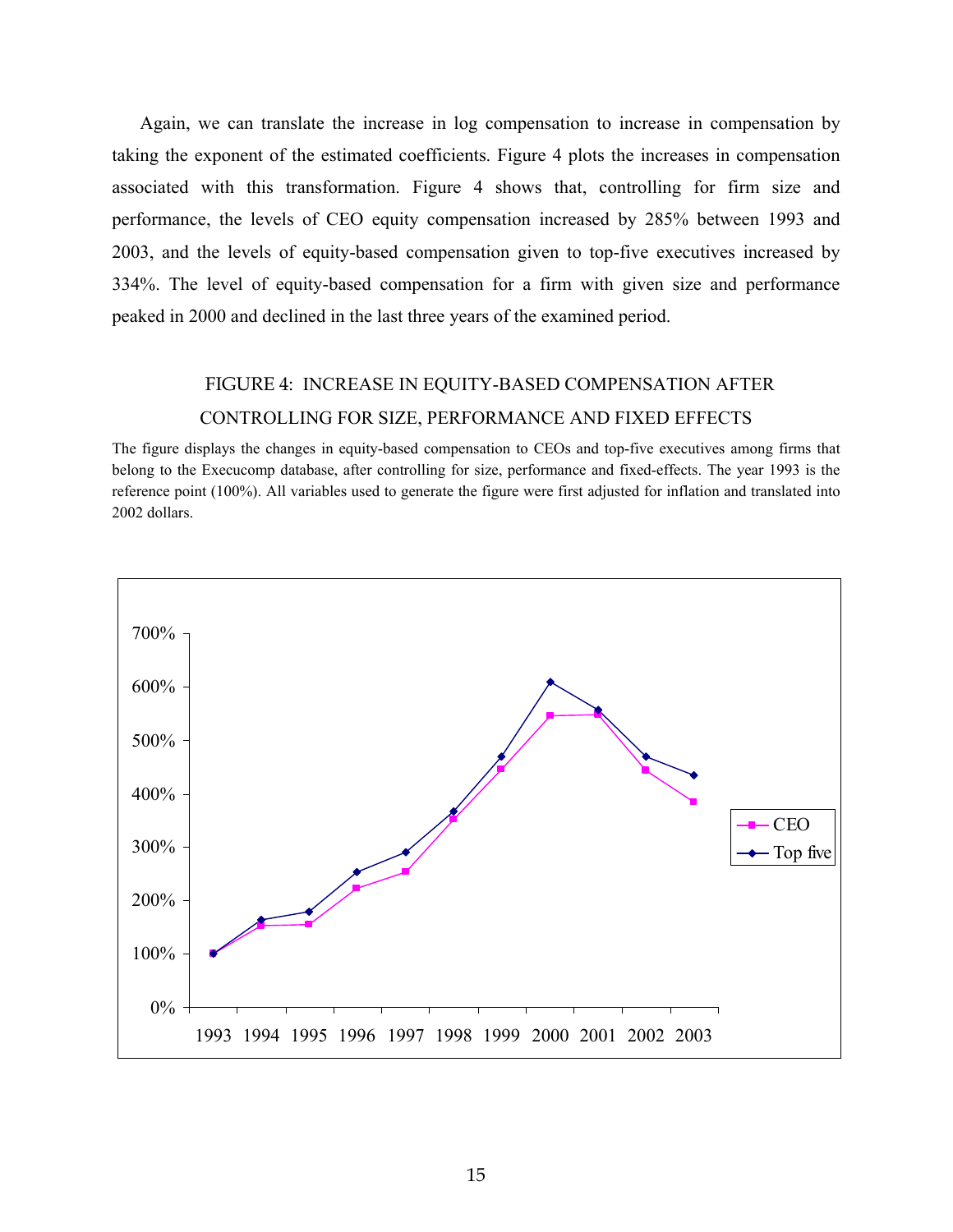The results of the fixed-effect regression for the non-equity based compensation are displayed in Table 6. The coefficients of the yearly dummies increase not only between 1993 and 2000 but also between 2000 and 2003. These coefficients indicate that the log of CEO cash compensation increased during 1993-2003 by 0.45 more than could be accounted for by changes in size and performance, and that the log of cash compensation paid to top-five executives increased by 0.37 beyond what could be accounted for by such changes.

After translating increases in log compensation to increases in actual compensation, we present in Figure 5 the increases in cash-based compensation during the considered period controlling for firm size and performance. Figure 5 shows that, holding firm attributes constant, the levels of CEO cash-based compensation increased by 56% between 1993 and 2003, and the levels of the cash-based compensation paid to top-five executives increased by 45% during this period. Thus, we do not find evidence that increases in equity-based compensation were accompanied by companies' reduction in cash-based compensation. Finally, it is worth noting that, while equity-based compensation peaked in 2000 and declined afterwards, cash-based compensation trended upwards throughout the examined period, and its growth pace even picked up after 2000.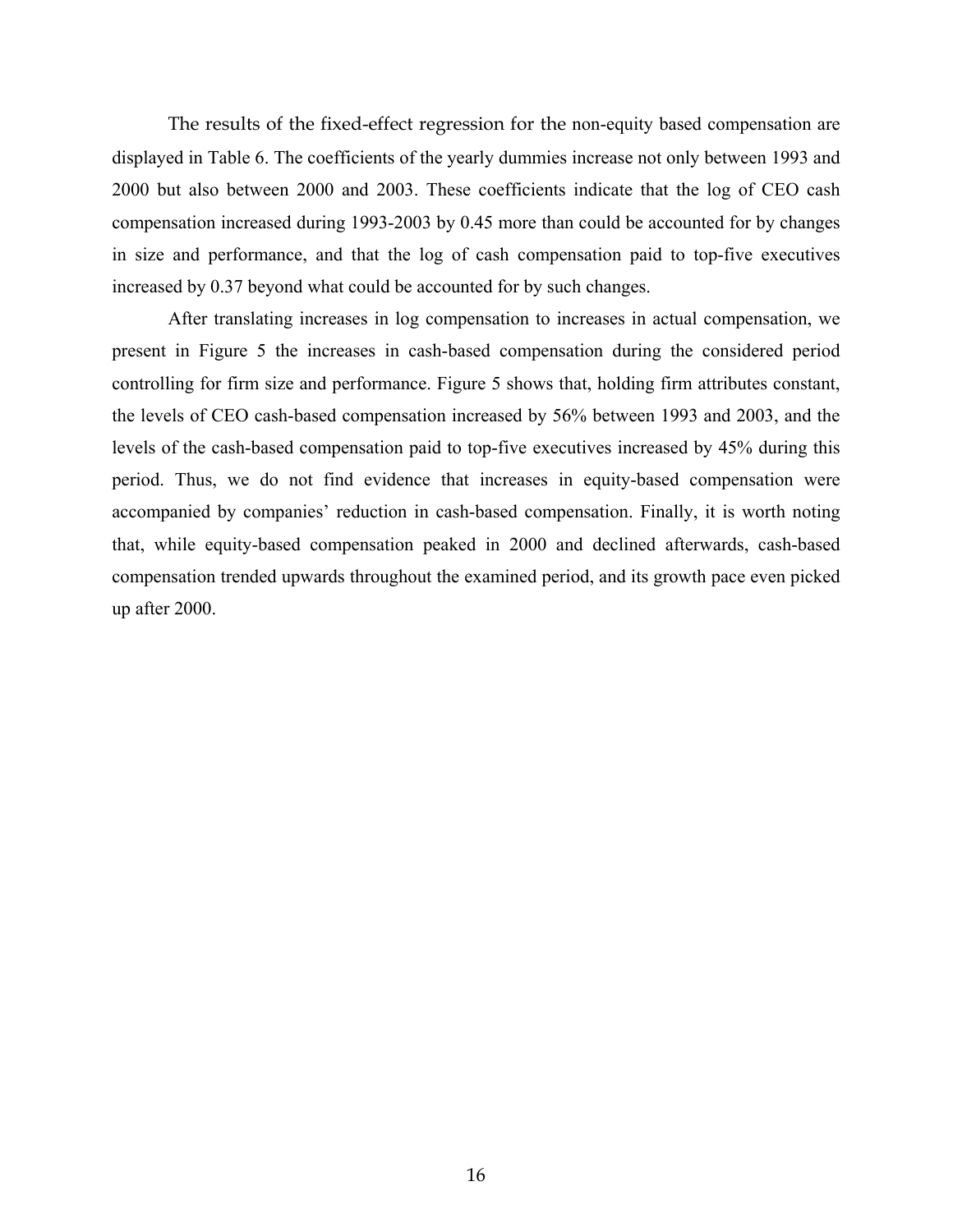# TABLE 6: NON EQUITY-BASED COMPENSATION FIXED-EFFECT REGRESSION

The sample includes all S&P 1500 firms from the Execucomp database. ROA is the income before interest, taxes, depreciation and amortization in year t-1, divided by the book value of asset in year t-1. Firm return is the market return of the firm's stock. All figures used were adjusted for inflation by translation to 2002 dollars. Standard errors appear below the coefficient estimate, and \*\*\* indicates significance at the 1% level.

|                              | Dependent variable:<br>Log(CEO non-equity<br>compensation) | Dependent variable:<br>Log(Top-5 non-equity<br>compensation) |
|------------------------------|------------------------------------------------------------|--------------------------------------------------------------|
| $Log(Sales(t-1))$            | $0.214***$                                                 | $0.230$ ***                                                  |
|                              | (0.014)                                                    | (0.012)                                                      |
| Log(1+Firm ROA)              | $0.211***$                                                 | $0.206$ ***                                                  |
|                              | (0.062)                                                    | (0.010)                                                      |
| $Log(1 + Firm return (t-1))$ | $0.228$ ***                                                | $0.138***$                                                   |
|                              | (0.012)                                                    | (0.010)                                                      |
| $Log(1 + Firm return (t-2))$ | $0.155***$                                                 | $0.190$ ***                                                  |
|                              | (0.012)                                                    | (0.059)                                                      |
| 1994                         | $0.155$ ***                                                | $0.143$ ***                                                  |
|                              | (0.022)                                                    | (0.020)                                                      |
| 1995                         | $0.217***$                                                 | $0.206$ ***                                                  |
|                              | (0.022)                                                    | (0.020)                                                      |
| 1996                         | $0.311***$                                                 | $0.287$ ***                                                  |
|                              | (0.023)                                                    | (0.020)                                                      |
| 1997                         | $0.430***$                                                 | $0.386***$                                                   |
|                              | (0.023)                                                    | (0.020)                                                      |
| 1998                         | $0.502$ ***                                                | $0.446$ ***                                                  |
|                              | (0.024)                                                    | (0.021)                                                      |
| 1999                         | $0.627$ ***                                                | $0.573$ ***                                                  |
|                              | (0.024)                                                    | (0.021)                                                      |
| 2000                         | $0.758$ ***                                                | $0.685***$                                                   |
|                              | (0.025)                                                    | (0.021)                                                      |
| 2001                         | $0.716***$                                                 | $0.626$ ***                                                  |
|                              | (0.025)                                                    | (0.022)                                                      |
| 2002                         | $0.662$ ***                                                | $0.577$ ***                                                  |
|                              | (0.026)                                                    | (0.022)                                                      |
| 2003                         | $0.675$ ***                                                | $0.583$ ***                                                  |
|                              | (0.026)                                                    | (0.023)                                                      |
| Observations                 | 15421                                                      | 14154                                                        |
| Adjusted $R^2$               | 66%                                                        | 71%                                                          |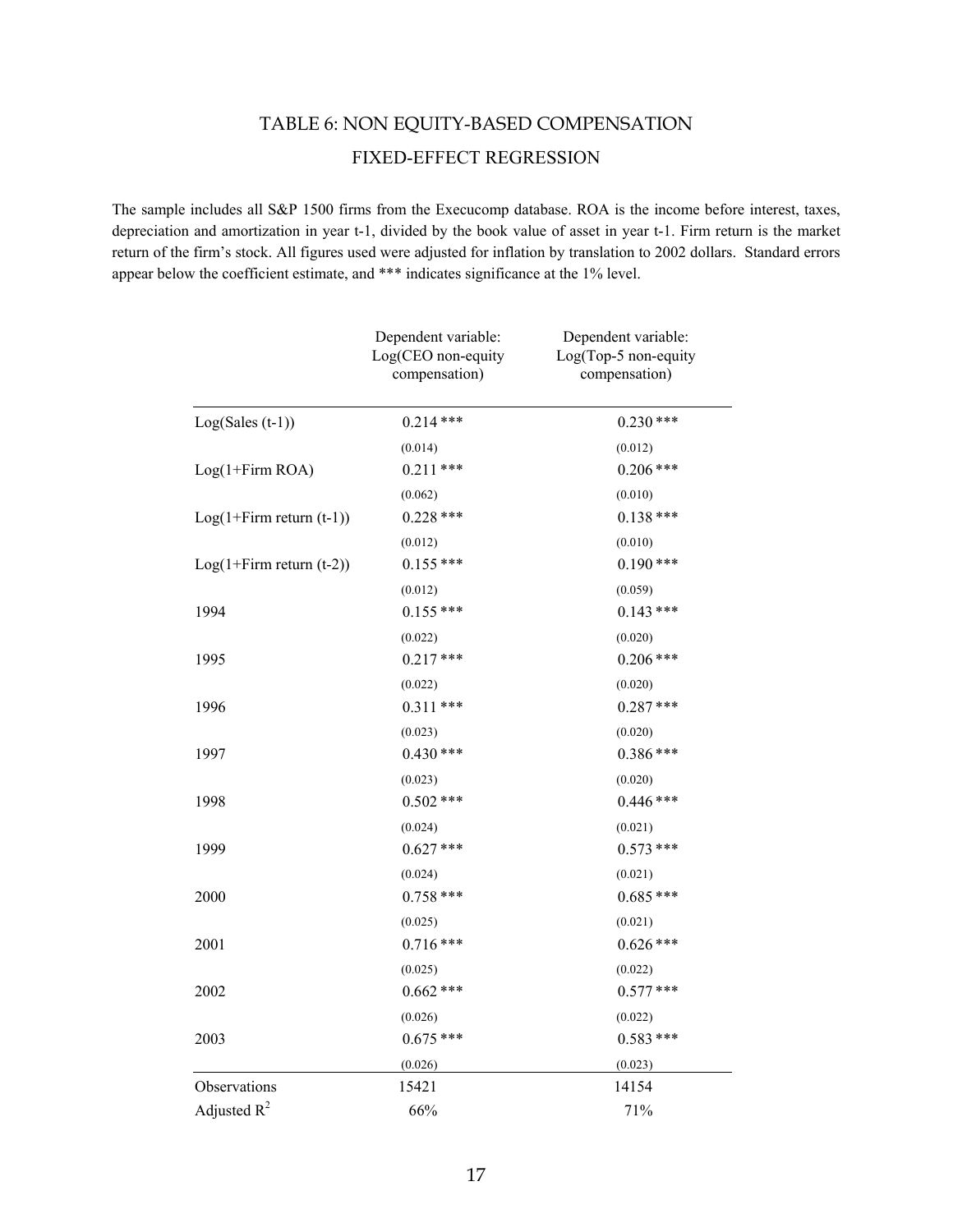# FIGURE 5: INCREASAE IN NON-EQUITY COMPENSATION AFTER CONTROLLING FOR SIZE, PERFORMANCE AND FIXED EFFECTS

The figure displays the changes in non equity-based compensation to CEOs and top five executives among firms that belong to the Execucomp database, after controlling for size, performance and fixed-effects. The year 1993 is the reference point (100%). All figures used were adjusted for inflation and translated to 2002 dollars.



IV. THE INCREASE IN THE ECONOMIC SIGNIFICANCE OF EXECUTIVE PAY

In this section, we turn to examine the growing economic significance of executive pay during the period under consideration. We examine the changes during this period in the aggregate top-five compensation paid by public firms both in absolute terms and relative to aggregate earnings.

Table 7 displays figures regarding aggregate executive compensation during the examined period. We start by adding up the compensation of the five most highly paid executives of all the firms in the ExecuComp database, excluding only the small number of firms for which we do not have income information as well as real estate investment trusts, mutual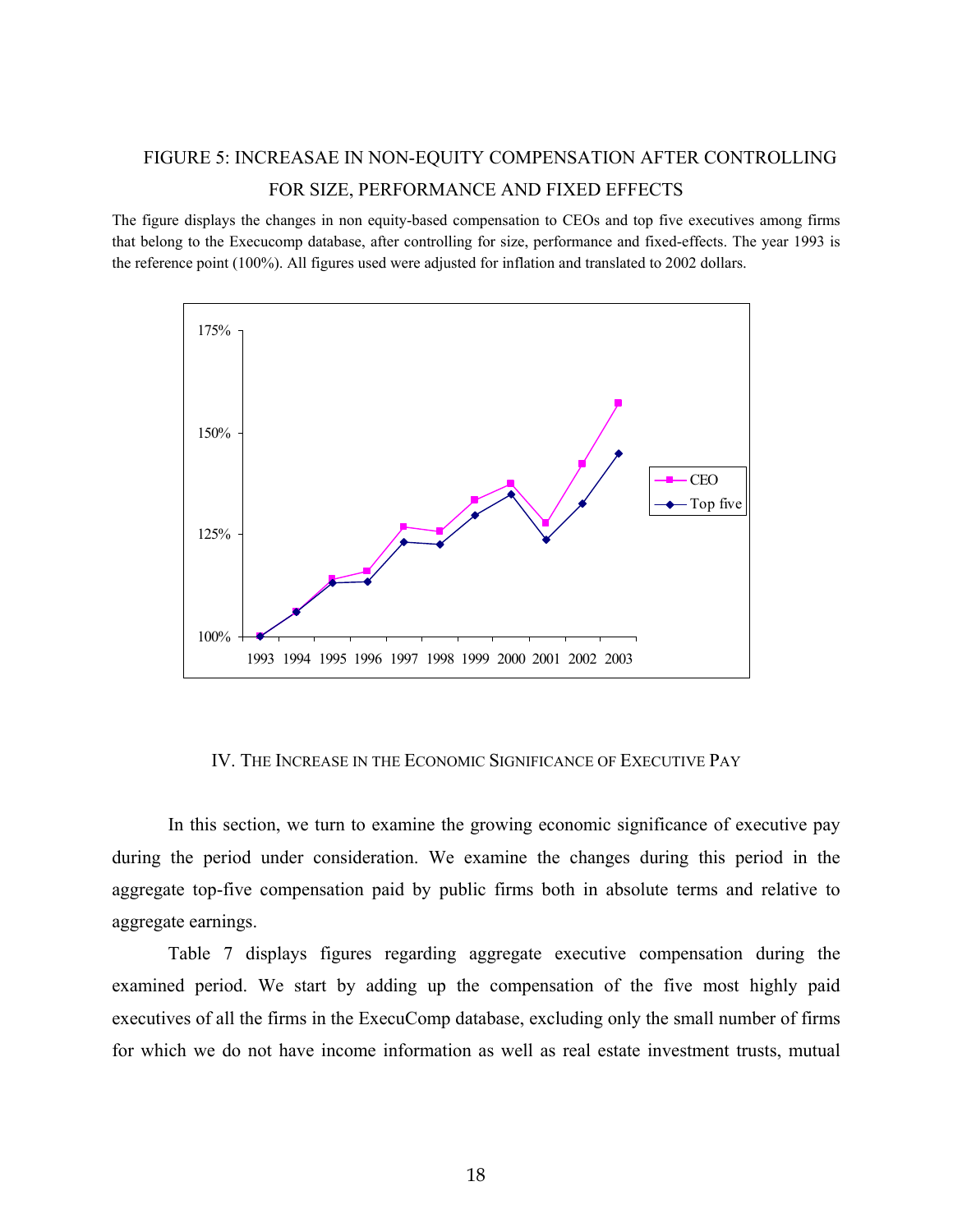funds, and other investment funds  $(SIC \text{ codes } 67xx)$ .<sup>2</sup> When a firm has information about fewer executives than five, we added up the compensation given to the executives whose compensation was disclosed, and we use this sum (which is by definition lower than the top-five compensation in these firms) as the top-five compensation. As the first column of Table 7 indicates, the aggregate compensation paid to top-five executives of ExecuComp firms was about \$212 billion in the period under consideration. (As before, all dollar figures in this section are in 2002 dollars.) During the last five years, 1999-2003, aggregate compensation was about \$122 billion, whereas during the last five years, 1993-1997, aggregate compensation was about \$68 billion.

Much of the recent research on executive compensation has been based on the ExecuComp database used above (see, e.g., Core, Guay and Larcker (2003), Murphy (1999)). However, because pay does not grow proportionately with size, small firms are likely to pay a larger fraction of total executive pay in the economy than is suggested by their fraction of total stock market capitalization. Therefore, in any assessment of the economic significance of such pay, it is important to take into account the large number of mid-cap and small-cap firms outside the ExecuComp database.

We estimate aggregate compensation for COMPUSTAT firms, which provide data about most of the exchange-traded firms in the US, but are not included in ExecuComp. We exclude firms for which there are no income figures as well as real estate investment trusts, mutual funds, and other investment funds (SIC codes 67xx). We also exclude all firms with market capitalization below \$50 million because ExecuComp, which provides the basis for our estimation of compensation in non-ExecuComp firms, includes very few firms with market cap below \$50 million. After excluding all these firms, we remain with about 2500-3500 non-ExecuComp firms in each year.

We estimate the levels of top-five compensation by non-ExecuComp firms in the following way. For every year in our sample, we first estimate the coefficients of regression (2) for small-cap and mid-cap firms in the ExecuComp database.<sup>3</sup> This regression explains more than 50% of the variation in compensation among such firms in the ExecuComp database. We then use the estimated coefficients to predict the compensation levels for firms in our set of non-

-

 $2<sup>2</sup>$  In such companies, management is largely done by an outside management entity and the management costs come in the form of the fees paid to these entity.

<sup>&</sup>lt;sup>3</sup> To be able to include firms that exist less than 3 years in our database, we do not include in regression (2) the standard deviation and the 2-year lagged return variables. Adding these variables does not significantly change our results.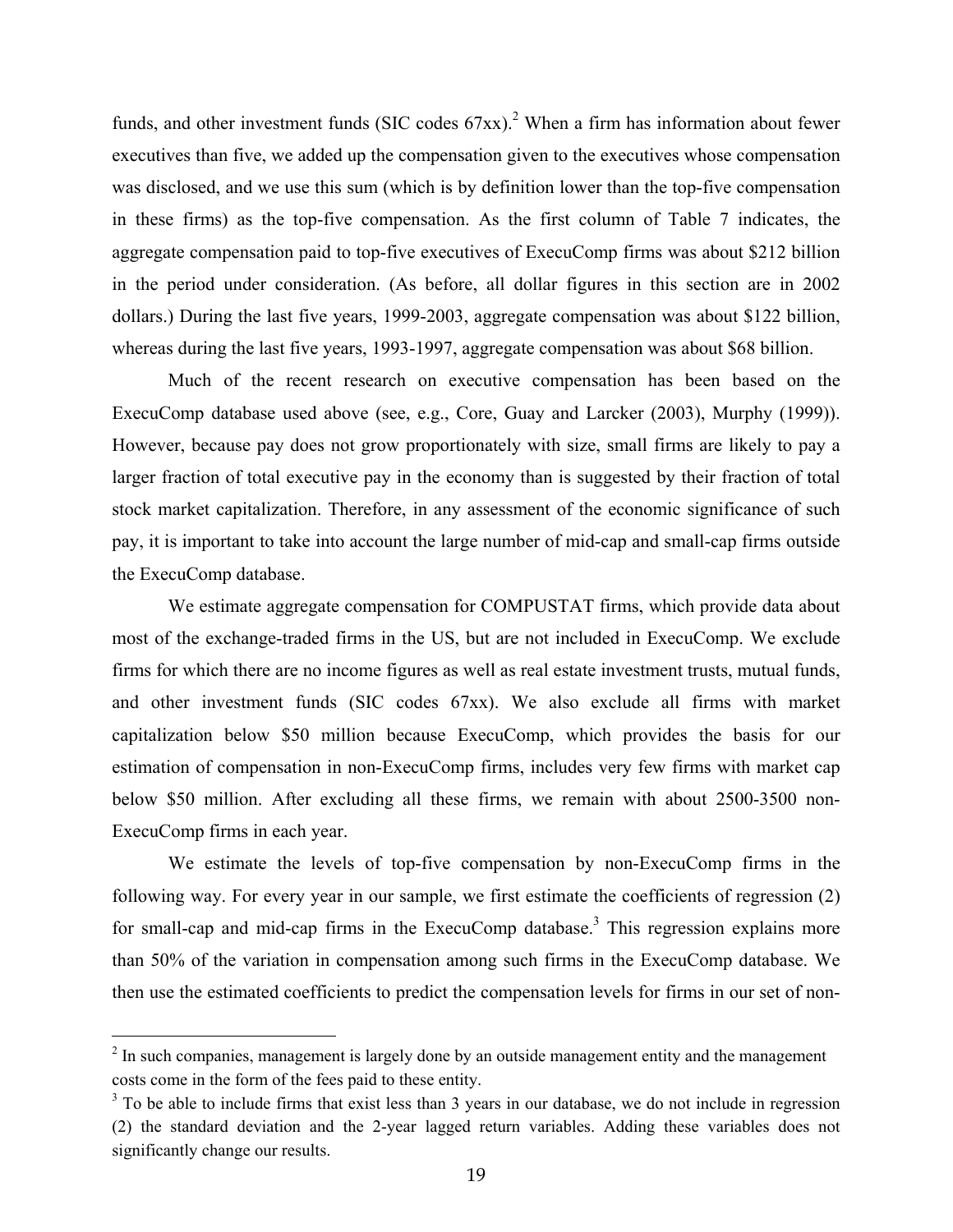ExecuComp firms. For the firms for which we do not have data in Compustat that enables us to make such a prediction we use a procedure that is less demanding in terms of data needs: we first estimate the coefficients of a regression of log(compensation) on log(market cap) and industry dummies on all small-cap and mid-cap firms in the ExecuComp database and then we use the obtained coefficients to predict compensation for non-ExecuComp firms whose compensation we could not predict using the first procedure.<sup>4</sup>

To verify that our methodology does not produce an over-estimate of aggregate compensation levels for firms outside the ExecuComp database, we compared the results from our estimation method with actual compensation figures that we obtained for about 750 firms outside the ExecuComp database.<sup>5</sup> We found that our estimate of the aggregate top-five compensation in these firms was about 20% lower than their actual aggregate compensation. Table 7, column 2 displays our estimates of aggregate top-five compensation in the firms in our set of non-ExecuComp firms. Although the aggregate market capitalization of these firms was less than one quarter of the market capitalization of ExecuComp firms throughout the examined period, the aggregate top-five compensation among these firms is about two-thirds of the aggregate compensation among ExecuComp firms.

Column 3 of Table 7 displays the aggregate top-five compensation for all the ExecuComp firms for which we have actual compensation figures as well as all the non-ExecuComp firms whose top-five compensation we estimated. We estimate that the aggregate compensation of all these firms was about \$351 billion during the eleven-year period of 1993- 2003, with about \$192 billion of this amount paid during the five-year period 1999-2003.

 $\overline{a}$ 

<sup>&</sup>lt;sup>4</sup> Because the non-ExecuComp firms whose compensation we seek to estimate would fall within the small-cap and mid-cap categories if they were included in ExecuComp, we base these estimates on regressions that are first run on all the small-cap and mid-cap firms in ExecuComp but not the S&P 500 companies. We also repeated the procedure described in this paragraph using the coefficients of regression on all ExecuComp firms and obtained a larger estimate of aggregate compensation than the one produced by the procedure we follow.

<sup>&</sup>lt;sup>5</sup> We are grateful to the shareholder advisory firm Glass, Lewis & Co. for providing us with this data.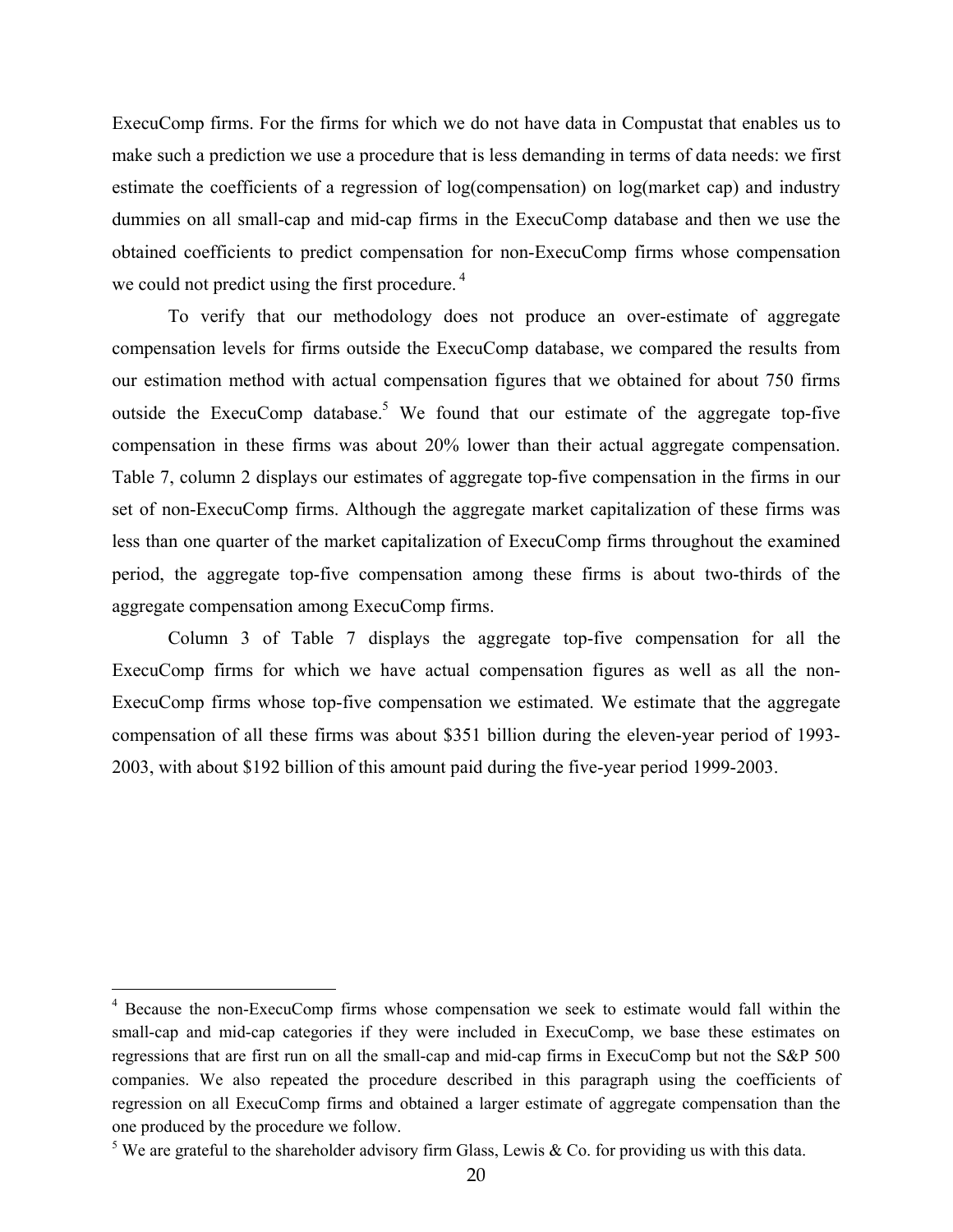### TABLE 7: AGGREGATE TOP-FIVE COMPENSATION 1993-2003 (in \$Billions)

The table shows aggregate compensation paid by a large set of pubic firms to their top-five executives. The set of firms includes all ExecuComp firms and Compustat firms with market cap larger than \$50 million except for firms for which there is no net income information in COMPUSTAT as well as real estate investment trusts, mutual funds, and other investment funds (SIC codes 67xx). All figures are in 2002 dollars. For ExecuComp firms, when a firm has information about fewer executives than five in the ExecuComp database, we added up the compensation given to the executives whose compensation was disclosed, and we use this sum as the top-five compensation. The compensation to non-ExecuComp firms is estimated using the coefficients of the following annual regressions on all small-cap and mid-cap firms in ExecuComp:

 $+iNDUSTRY_{i,t-1} + \varepsilon_{i,t}$  $Log(compensation_{i,t}) = a_0 + a_1 Log(sales_{i,t-1}) + a_2 Log(1 + ROA_{i,t-1}) + a_3 Log(1 + Return_{i,t-1}) + NEW\_ECONOMY_{i,t-1}$ 

As to Compustat firms for which some of the data needed for this estimation is missing, their top-five compensation was estimated using the coefficients of annual regressions of Log(compensation) on Log(market cap), industry dummies, and new-economy dummy, run on all small-cap and mid-cap companies in ExecuComp.

|                               | Period | All ExecuComp Firms | Non-ExecuComp firms | All firms |
|-------------------------------|--------|---------------------|---------------------|-----------|
| Full period: 1993-2003        |        | 212                 | 139                 | 351       |
| First five years: $1993-1997$ |        | 68                  | 55                  | 123       |
| Last five years: $1999-2003$  |        |                     | 70                  | 192       |

To assess the significance of executive pay, we also compared our estimate of the aggregate top-five compensation paid by our ExecuComp and non-ExecuComp firms to the aggregate earnings (net income) of these firms. Table 8 displays the results of our calculations. As the last row of this table indicates, we estimate that the aggregate top-five compensation of public firms during 1993-2003 comprised about 6.6% of the aggregate earnings of these firms.

We also examined changes in the ratio of aggregate executive compensation to aggregate earnings during the examined period. Table 8 displays the evolution during this period of the ratio of aggregate top-five compensation to the aggregate earnings of public firms. We find that the ratio has been trending upwards, increasing from 5% during 1993-1995 to 9.8% during 2001- 2003.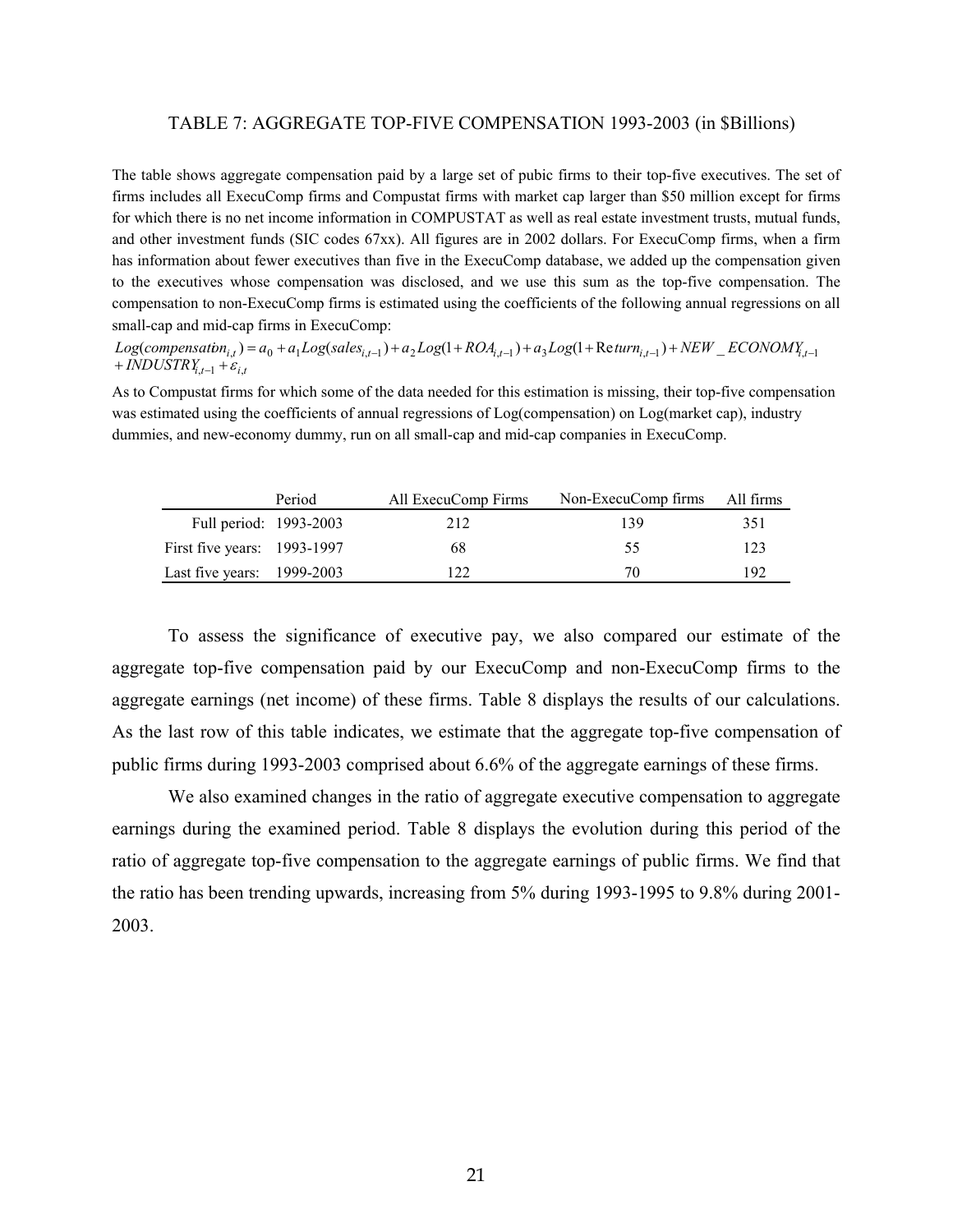### TABLE 8: COMPENSATION AND CORPORATE EARNINGS

The table shows the ratio of the sum of compensation to top-five executives paid by a large set of pubic firms to their aggregate earnings (net income). The set of firms includes all ExecuComp firms and Compustat firms with market cap larger than \$50 except for firms for which there is no income information in Compustat as well as real estate investment trusts, mutual funds, and other investment funds. Income information is obtained from Compustat, and the estimates of aggregate top-five compensation are calculated in the same way as in Table 7.

|           | Aggregate top-five compensation |
|-----------|---------------------------------|
| Period    | to aggreagate earnings          |
| 1993-1995 | $5.0\%$                         |
| 1994-1996 | 4.9%                            |
| 1995-1997 | 5.2%                            |
| 1996-1998 | 5.5%                            |
| 1997-1999 | $6.0\%$                         |
| 1998-2000 | $6.5\%$                         |
| 1999-2001 | $8.6\%$                         |
| 2000-2002 | 12.8%                           |
| 2001-2003 | 9.8%                            |
| 1993-1997 | $5.2\%$                         |
| 1999-2003 | 8.1%                            |
| 1993-2003 | 6.6%                            |
|           |                                 |

### V. EXPLAINING THE GROWTH OF PAY

 We now turn to discussing possible explanations for the growth of executive pay. In discussing possible explanations, it is useful to distinguish between two models of the pay setting process: the arm's-length bargaining model and the managerial power model (Bebchuk and Fried, 2003, 2004). These two models use different premises concerning the incentives of directors setting pay arrangements. Under the arm's-length bargaining model, which is the focus of subsection A, boards making pay arrangements with executives are assumed to focus on the interests of shareholders. In contrast, under the managerial power view, which is the focus of subsection B, directors have incentives and inclinations to favor executives within the constraints imposed on them by market forces and outsiders' reactions.

 Because the growth of pay levels during the considered period paralleled the growth of stock market capitalization levels, and because compensation levels also grew in tandem with the levels of stock market capitalization in the preceding two decades (Frydman and Saks (2004), Jensen, Murphy, and Wruck (2004)), it is natural to consider what could explain this connection.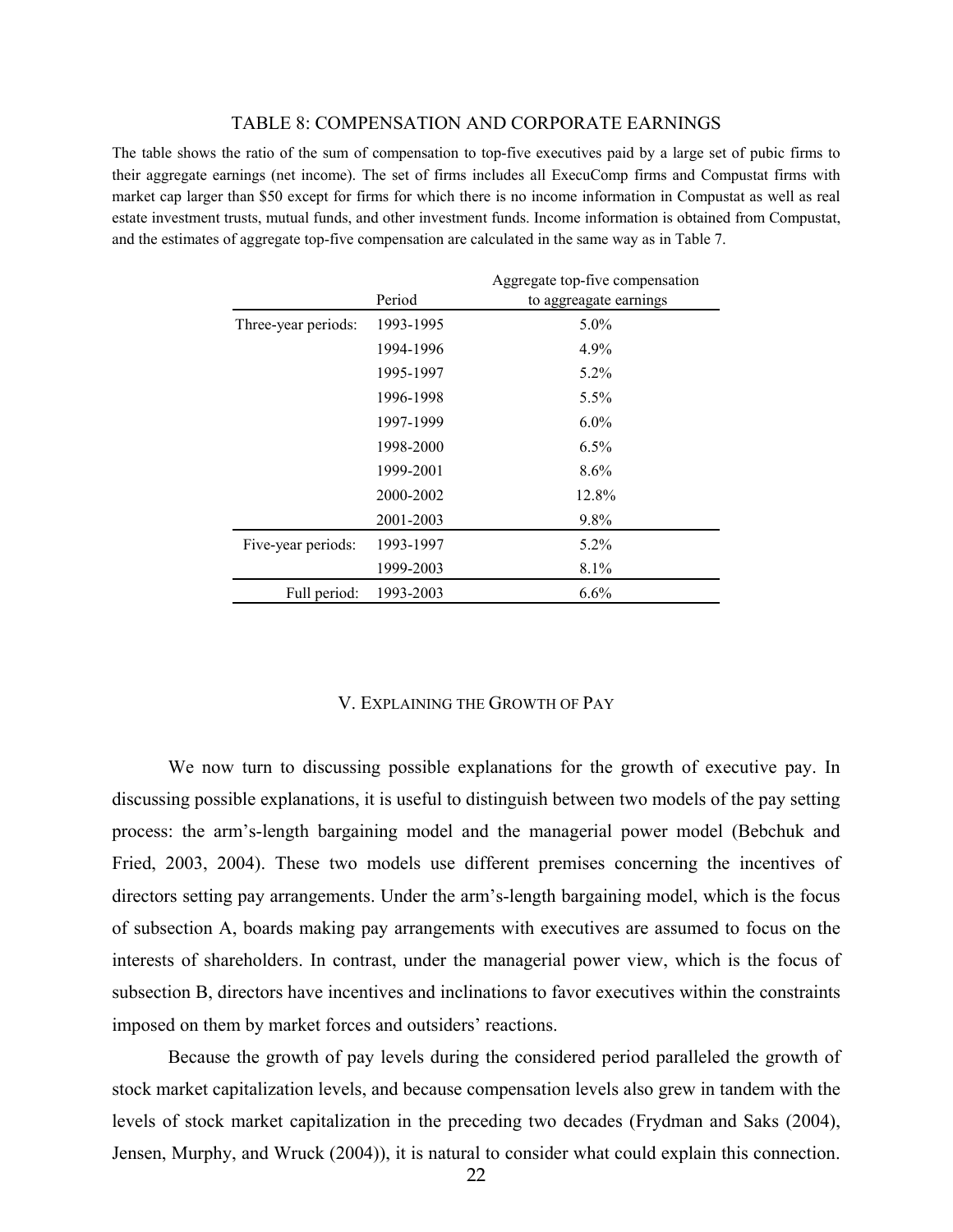As discussed below, both the arm's-length bargaining model and the managerial power model provide reasons for expecting such a correlation between compensation and market capitalization. Both models also suggest reasons for why the increased acceptability and use of option-based pay could have contributed to the rise in compensation levels. Finally, both models suggest that it is worthwhile to pay some attention to changes in the structure of the market for executives and governance arrangements during the considered period.

 Although we conclude that some of the factors we discuss below are less likely than others to play a substantial role in explaining the growth of executive pay, the available evidence does not enable us to identify the exact contribution of the various factors we discuss. Our analysis, however, provides a framework for future study of this issue.

### *A. The Arm's-Length Bargaining Perspective*

## *1. The Effect of the Bull Market on the Supply and Demand of Executives*

 Under the arm's-length bargaining model, compensation arrangements are the product of arm's-length transacting between executives selling managerial services and directors seeking to get the best deal for their shareholders. In such a market, the price can go up if (i) the value to companies of executives' services goes up (demand side), (ii) executives' reservation value (resulting in part from executives' outside options) goes up (supply side), or (iii) the job nature or requirements become more demanding or costly for executives.

Himmelberg and Hubbard (2000) and Hubbard (2005) suggest that, during a period of market booms, the demand for executives goes up and firms need to pay more in order to retain and hire executives. In the second half of the 1990's, it might be argued, executives of public companies were also attracted to opportunities in new technology start-ups, which added to the imbalance between supply and demand. In support of this argument, one could note the increase over time of the difference between pay to the executives of new economy firms (who could be the subject of especially intense demand) and to the executives of other companies. It is unclear, however, why demand-supply imbalances produced by booms should create permanent rather than transitory increases in pay levels. That would be the case only if the supply of executives cannot over time respond to the increased demand for them.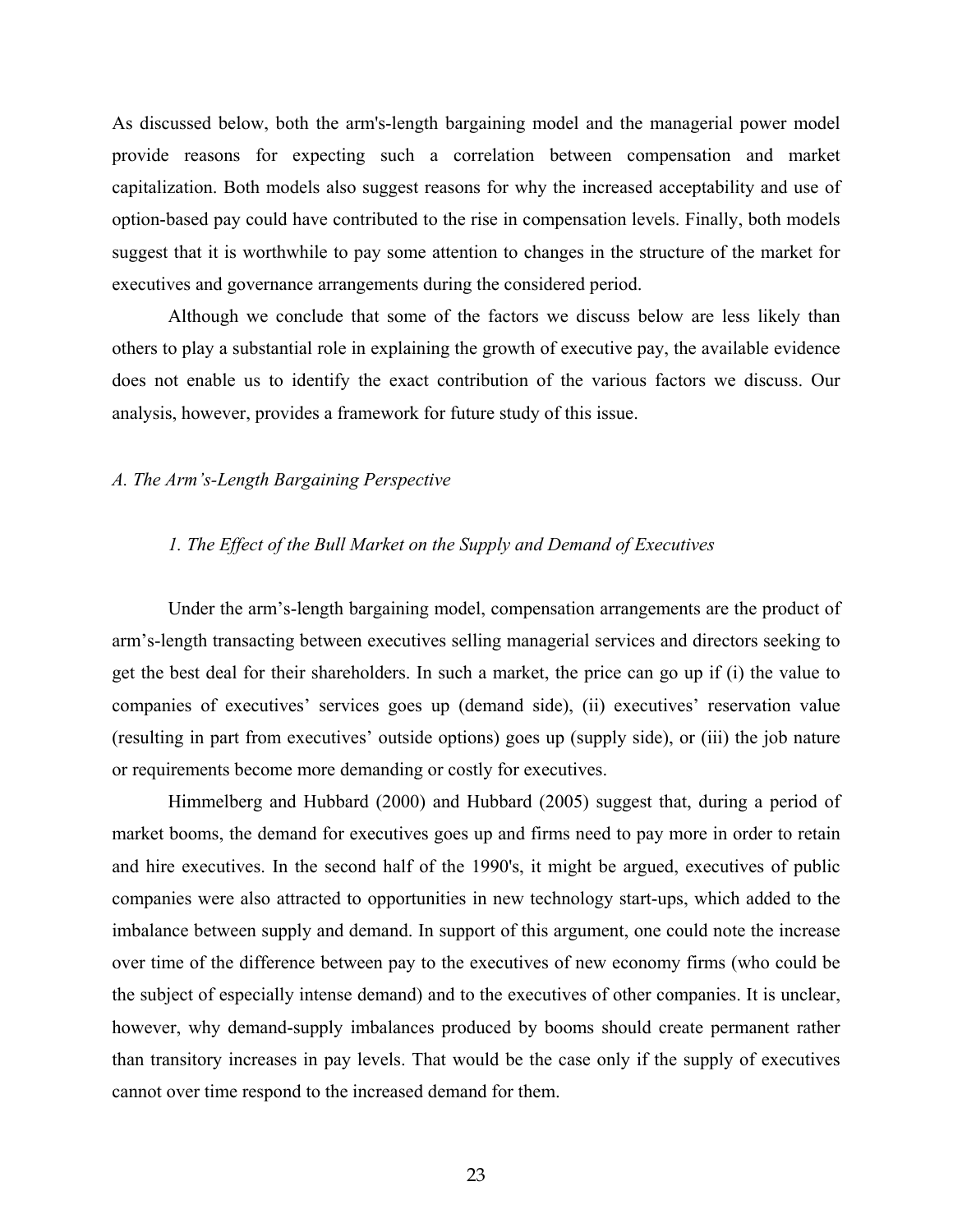Another explanation that is based on the bull market was suggested recently by Spatt (2004). He suggests that the bull market increased the wealth of executives, which in turn increased their reservation wage by increasing the monetary amount needed to induce executives to work. This explanation assumes that the major choice of executives is between working and consuming leisure. This explanation might fit better to CEOs who are older, and perhaps less to younger CEOs with a lot of money. Thus, a prediction associated with this argument worthwhile checking is that, all else equal, the increase should be higher for older executives than to younger executives.

Another market equilibrium explanation related to the bull market is that during booms executives need to exert more effort and increased pay levels are needed to compensate them for the disutility involved in higher effort levels. It is not evident, however, that stock market booms require more effort on the part of executives. One could argue that bear market periods, when funding is more difficult to get and shareholders are less happy, require greater effort by managers and impose greater disutility on them.

## *2. Changes in Executive Mobility, Turnover, and Liability*

Another market equilibrium explanation is based on the increased mobility of executives. During the past decade, hiring of CEOs from outside the firm has increased. It might be argued that, with more outside options, executives' bargaining positions have strengthened. However, the net effect that board willingness to shop outside the firm has on executives' bargaining positions is ambiguous. While firms' willingness to shop for top outside executives has increased the number of options executives have, it has similarly increased the number of options firms have, and the latter effect could operate to strengthen directors' bargaining positions.

Another aspect of the market for executives that has changed is the somewhat increased incidence of executive firing. It might be suggested that compensation levels had to go up to compensate executives for the higher risk of being fired, and Hermalin (2004), Inderset and Mueller (2005), and Murphy and Zabojnik (2004) link the increase in CEO pay to the increase in CEO turnover. However, even though the incidence of executive firing increased a bit, the risk of being fired remained quite small, hardly one that needs to be made up by a sharp increase in pay. Moreover, the financial cost of being fired has been reduced by the common contractual provisions that practically guarantee large severance payments to fired executives and by the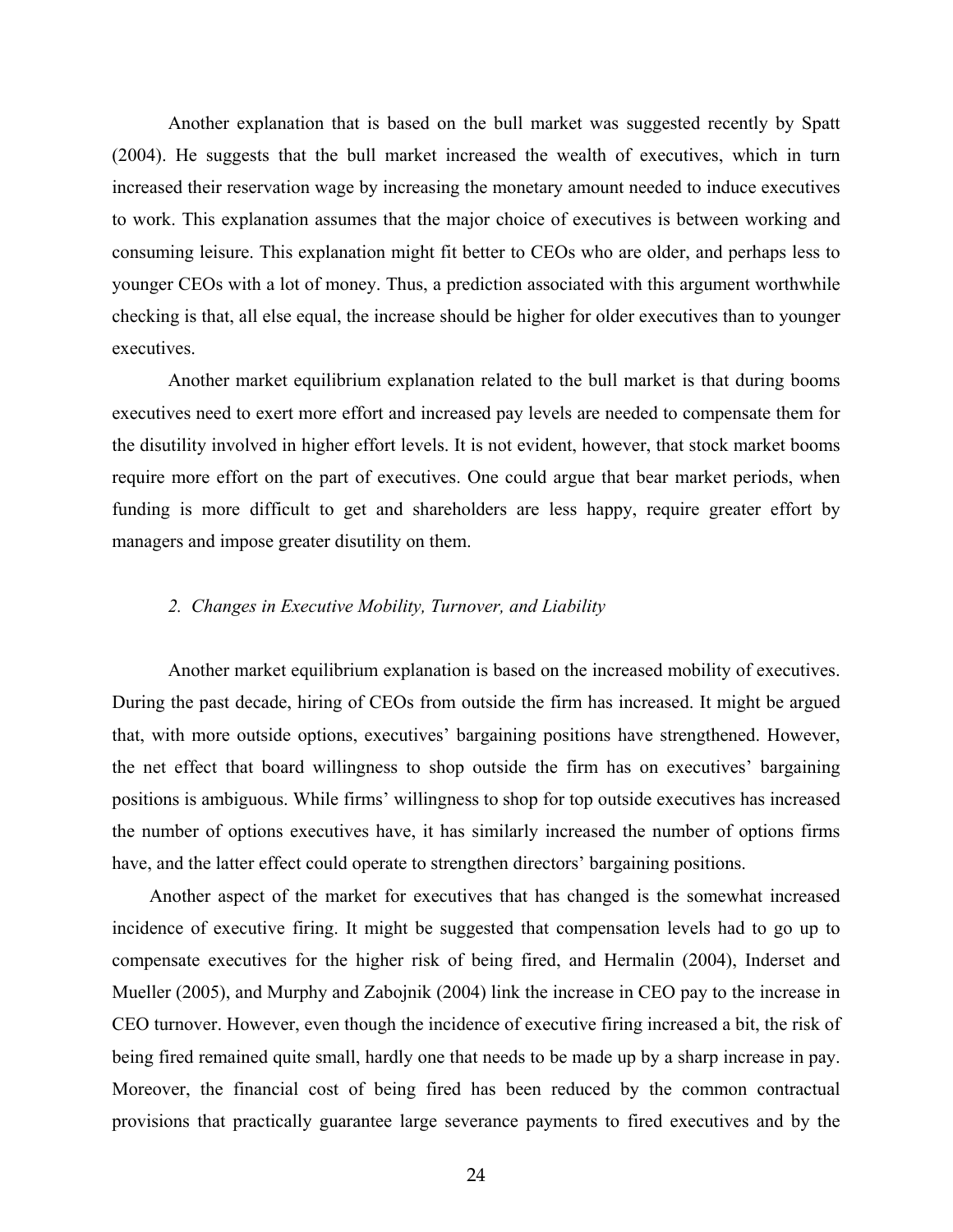tendency of boards to accompany such contractual severance benefits with additional gratuitous goodbye payments (Bebchuk and Fried, chapters 7 and 11).<sup>6</sup>

## *3. Increases in Value of Outside Options*

We have thus far discussed explanations that focus on the market for executives of public firms. Another type of market equilibrium explanation might focus on developments in other markets. In particular, during the examined period, the rewards in other types of positions to which executives of public companies could have switched might have increased, and such increases might have required public companies to increase executive pay to retain their executives. Exploring this issue fully is beyond the scope of this article, but a look at the data available from the Bureau of Labor Statistics suggests that compensation given to other highlevel professionals increased at a significantly lower rate than executive compensation during the examined period.<sup>7</sup>

 It might also be suggested that public companies had to increase executive pay during the examined period in order to prevent managers from switching to closely held start-ups. Although such an option might have been available for some of the executives of public companies in the technology and new-economy areas, it is far from clear that it was readily available to most executives of other public firms. Moreover, this option was no longer particularly attractive after the burst of the bubble, and this explanation thus cannot explain why compensation remained at levels so much higher than in the beginning of the examined period.

 6 Another cost-based explanation for why pay in recent years has not come back to the pre bull market levels is that after the corporate scandals, liability costs of managers have increased. However, the threat of personal legal liability remains quite limited for corporate managers (Black, Cheffins and Klausner (2004)). For one thing, officers and directors are often covered by insurance, and plaintiff lawyers have powerful incentives to settle their cases within the coverage provided by insurance. Accordingly, it is far from clear that the expected liability of managers require significant increases in compensation.

<sup>&</sup>lt;sup>7</sup> For example, the compensation to high-level lawyers increased during the period 1993-2003 by 15%, the compensation to high-level engineers increased by 18%, and compensation to high-level accountants increased by 3% (all figures are net of inflation).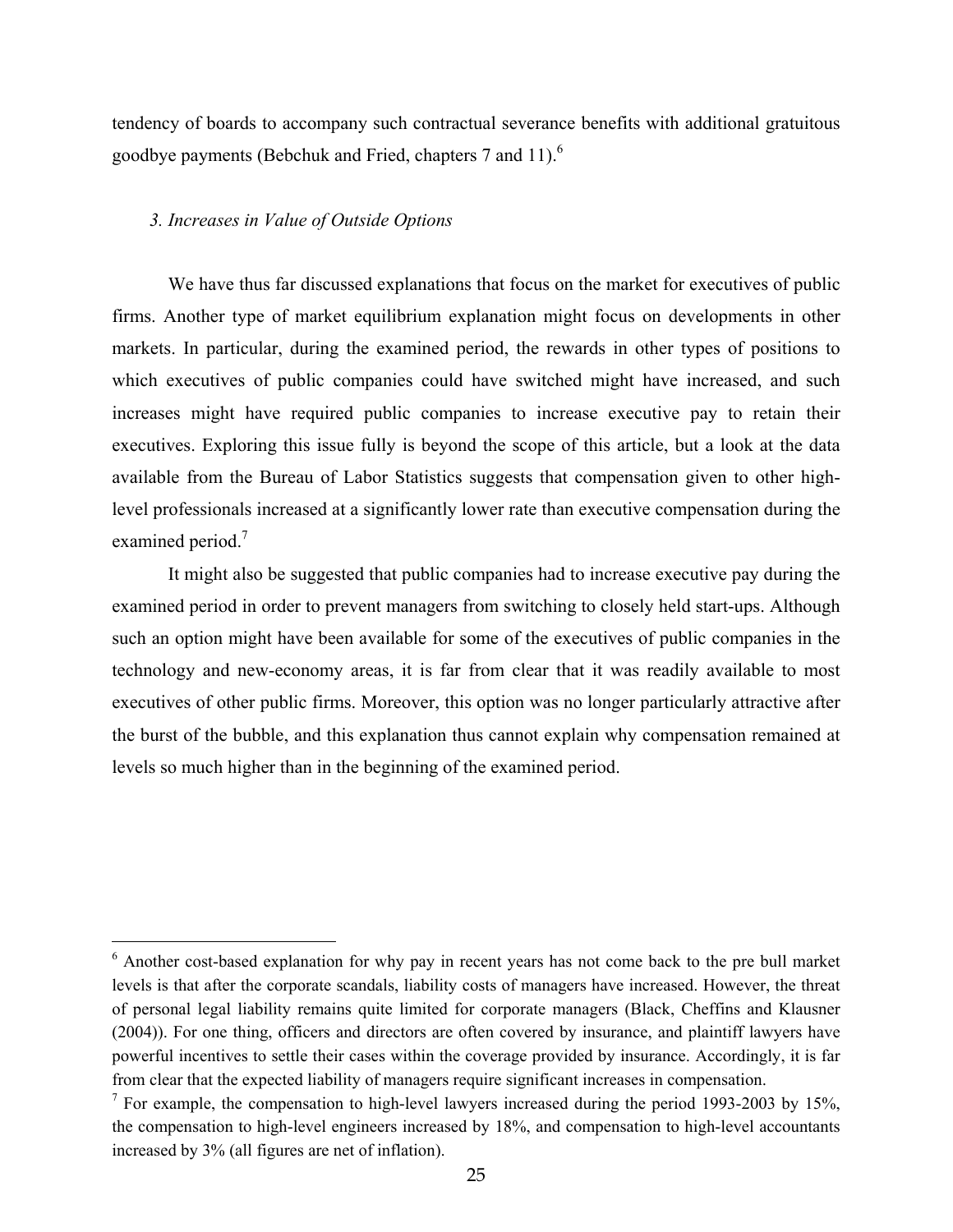### *4. Increased Option Use: The Loosening of Populist Constraints*

Some prominent economists viewed compensation levels in the beginning of the 1990's—or at least the levels of equity-based compensation—as too low (Jensen and Murphy (1990a, 1990b)). In their view, shareholders would have been better off if equity-based compensation increased to provide high-powered incentives. Political and populist constraints discouraged boards from raising equity-based compensation to levels that could produce high payoffs in the event of success. Starting from this view, one could argue that the growing acceptance of incentive-based compensation among institutional investors has loosened the political constraints that kept equity-based compensation at an inefficiently low level in the beginning of the 1990's. Thus, it might be argued, the growing levels of compensation were a product of the ability of boards to serve shareholders better.

The movement in the direction of equity-based compensation is consistent with this argument. However, this explanation cannot account for the other ways in which pay has been changing during the considered period. In particular, the fact that cash compensation also increased during the period suggests that directors did not use equity-based compensation as a substitute for performance-insensitive cash compensation. Furthermore, it seems that equitybased compensation has not been designed in the most cost-effective way to provide a given level of incentives. Had boards used indexing or other means of reducing the windfalls involved in conventional options, avoided re-pricing, back-door re-pricing and reloading and limited executives' broad freedom to unload equity incentives, they would have been able to provide the same or better incentives at lower levels of equity-based compensation (Bebchuk and Fried, Chapters 11-14).

### *5. Increased Option Use and Director Misperceptions*

The arm's-length bargaining model assumes that directors seek to serve shareholders well—not that they necessarily succeed in doing so. This model is thus consistent with failure by boards to serve shareholders due to honest misperceptions and human errors. Murphy (2002) and Hall and Murphy (2003) argue that the large use of options in the considered period, which accounts for much of the increase in compensation levels during this period, is due to directors' misperceiving the true costs to shareholders of option-based compensation.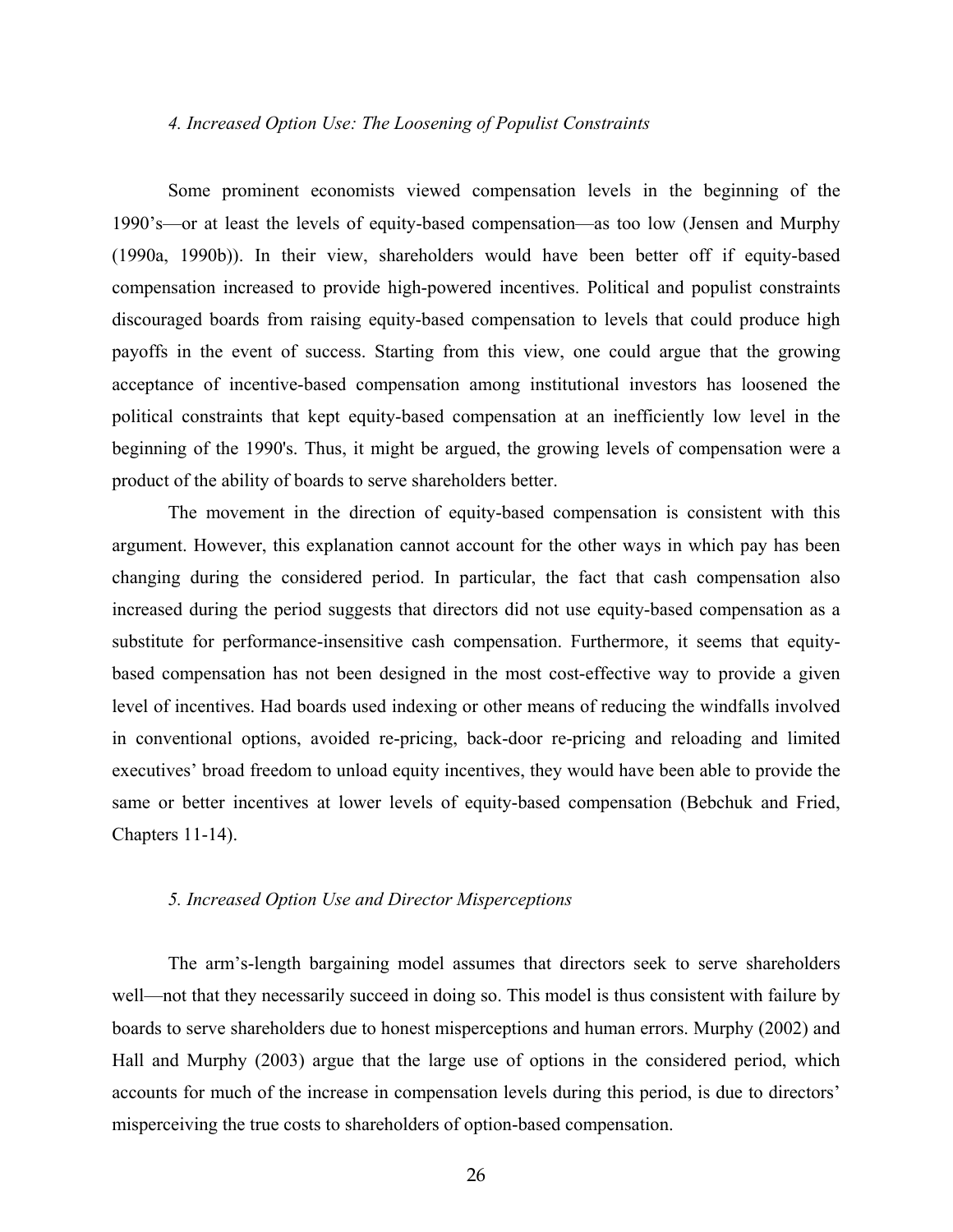Under Hall and Murphy's "perceived costs" hypothesis, boards have used conventional stock option plans because they failed to perceive the true economic cost to shareholders of such options. Because boards were able to grant such options without any cash outlay and without an accounting charge, Hall and Murphy suggest, boards perceived them as inexpensive if not free and therefore were overly willing to grant them.

This explanation raises several questions. First, it implies that members of compensation committees—most of whom are current or former executives or other individuals with business sophistication—have systematically failed to recognize that options are costly to shareholders. This explanation also raises the question of why compensation consultants, assuming they have not been under the influence of executives, have not educated boards about the costs of options. Furthermore, one could expect boards to become over time better aware of the costs of options to shareholders. However, despite substantial public discussion of the costs of options to shareholders, the growth in option use and compensation levels has continued throughout the examined period.

## *B. The Managerial Power Perspective*

The managerial power perspective does not assume that directors seek to get the best deal for shareholders. Rather, directors are willing to go along with compensation arrangements more favorable to executives. How far executives and directors will stray from shareholder interests will depend on the market penalties and social costs that they will have to bear when adopting arrangements favorable to executives. Both market penalties and social cost depend on how such arrangements are perceived by relevant outsiders. Under the managerial power model, changes in compensation levels can be expected when the constraints that executives and directors face change.

### *1. The Bull Market and the Outrage Constraint*

 Bebchuk and Fried (2004, chapter 5) argue that the stock market boom has increased the pay levels that are defensible and acceptable to outsiders without triggering significant outrage. Under this view, a rising stock market, which affects even the market caps of poorly performing companies, provides most firms with a convenient justification for substantial pay increases.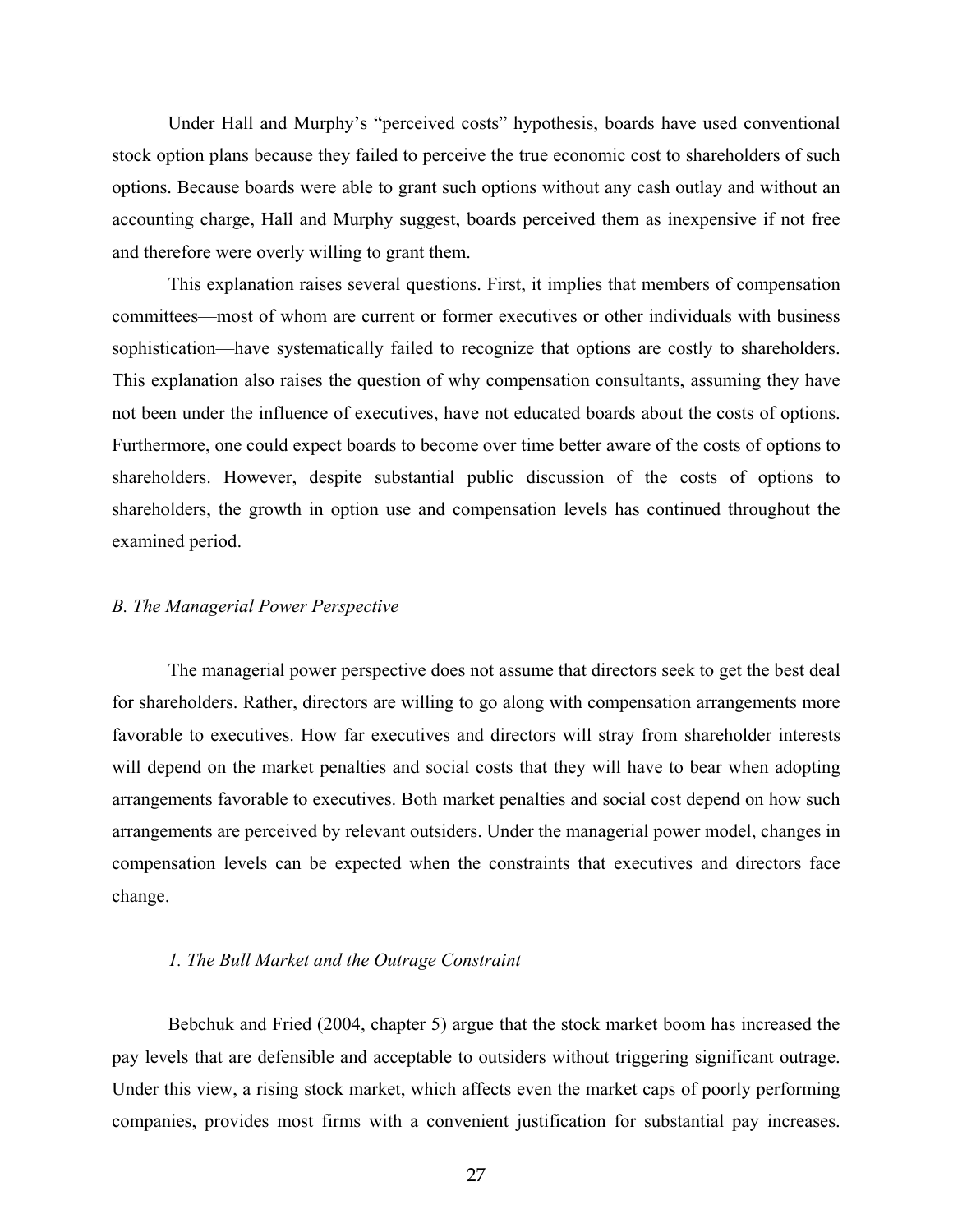Furthermore, investors and other outsiders are generally less bothered by excessive and distorted pay arrangements when markets are rising rapidly.

According to this explanation, the bull market of the 1990's—the biggest bull market since the Depression—weakened the outrage constraint, giving managers and boards more latitude to boost executive pay. Conversely, shareholders who have seen the value of their investments decline precipitously are more prone to scrutinize managerial behavior and less likely to be forgiving of what they perceive (correctly or incorrectly) to be managerial overreaching, which is consistent with the fact that pay did not continue to escalate during 2000- 2002.

Like the market equilibrium explanations discussed above, this explanation predicts a general correlation over time between stock market levels and compensation levels. How one can disentangle which explanation underlies this correlation is an interesting question for future research.

### *2. The Bull Market and the Market for Corporate Control*

 A related explanation is that increases in market cap levels bring about an increase in the absolute amounts that executives can extract without triggering a control contest. Suppose that the market value of a firm can fall by a fixed percentage from its "full" value without triggering takeover bids. In such a case, the amount of private benefits that executives can extract will go up proportionately with increases in market capitalization.

A problem with this explanation, however, is that it assumes that the market for corporate control is the binding constraint on executive pay. Instead, however, because of the costs of takeovers and management's power to use defensive tactics, the corporate control market does not appear to be the binding constraint. Compensation levels appear to fall substantially below the level that would be sufficient to trigger a hostile bid.

## *3. Increased Use of Equity-Based Compensation and the Outrage Constraint*

In the early 1990's, institutional investors and federal regulators, with the support of financial economists, embraced the idea that performance-based compensation can serve shareholders by improving incentives. Bebchuk and Fried (2004, chapter 5) argue that outsiders'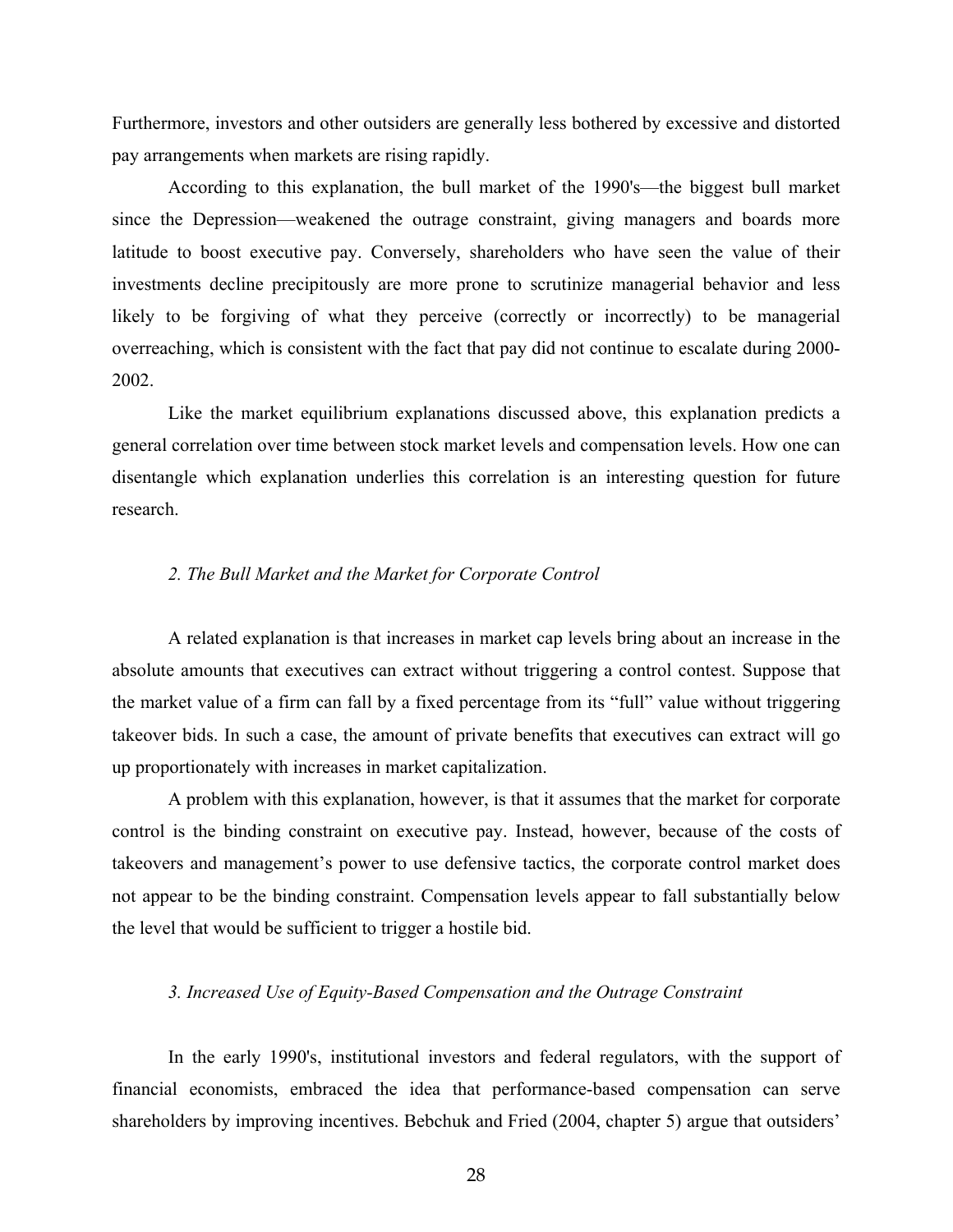enthusiasm for incentive-based compensation provided executives and directors with opportunities to raise pay levels substantially in ways that would appear acceptable to outsiders.

Under this explanation, executives were able to take advantage of investors' enthusiasm for incentive-based compensation in several ways. First, they were able to obtain substantial additional option pay without having to bear a corresponding downward adjustment in cash compensation. Furthermore, executives used their influence to make the design of option plans advantageous to them. The use of conventional options, broad freedom to unload equity incentives and back-door repricing increased the amount and reduced the performance-sensitivity of option-based compensation, enabling executives to obtain much larger amounts of compensation than more cost-effective option plans would have provided.

 In addition, because option compensation offers the possibility of improved incentives, the use of options made more defensible very large compensation amounts that would have triggered prohibitive outrage had they been solely in cash. While Apple CEO Steve Jobs was able to obtain an option package worth more than half a billion dollars, cash compensation of this magnitude is still inconceivable. Firms could have used better-designed option plans that would have provided the same incentives for significantly less cost. However, the large windfall elements of the option plans that firms did use were not sufficiently clear and transparent to make these plans blatantly unjustifiable. Thus, under this explanation, managers were able to get substantial increases in pay levels by using shareholders' interest in increasing the performancesensitivity of pay and the fact that option pay is easier to defend and legitimize even when the pay is based on flawed schemes.

 This explanation could be questioned by asking why risk-averse managers would not use their influence to get higher cash salaries rather than more options. A response might be that managers seeking to increase their pay during the 1990's did not have a choice between additional option compensation and additional cash compensation with the same expected value. Instead, outsiders' enthusiasm for equity-based compensation created an opportunity for managers to obtain additional option compensation without offsetting reductions in their cash compensation.

### *4. Changes in Entrenchment Levels*

To the extent that the market for corporate control is a meaningful constraint on executives and directors, it might be suggested that this constraint weakened since the early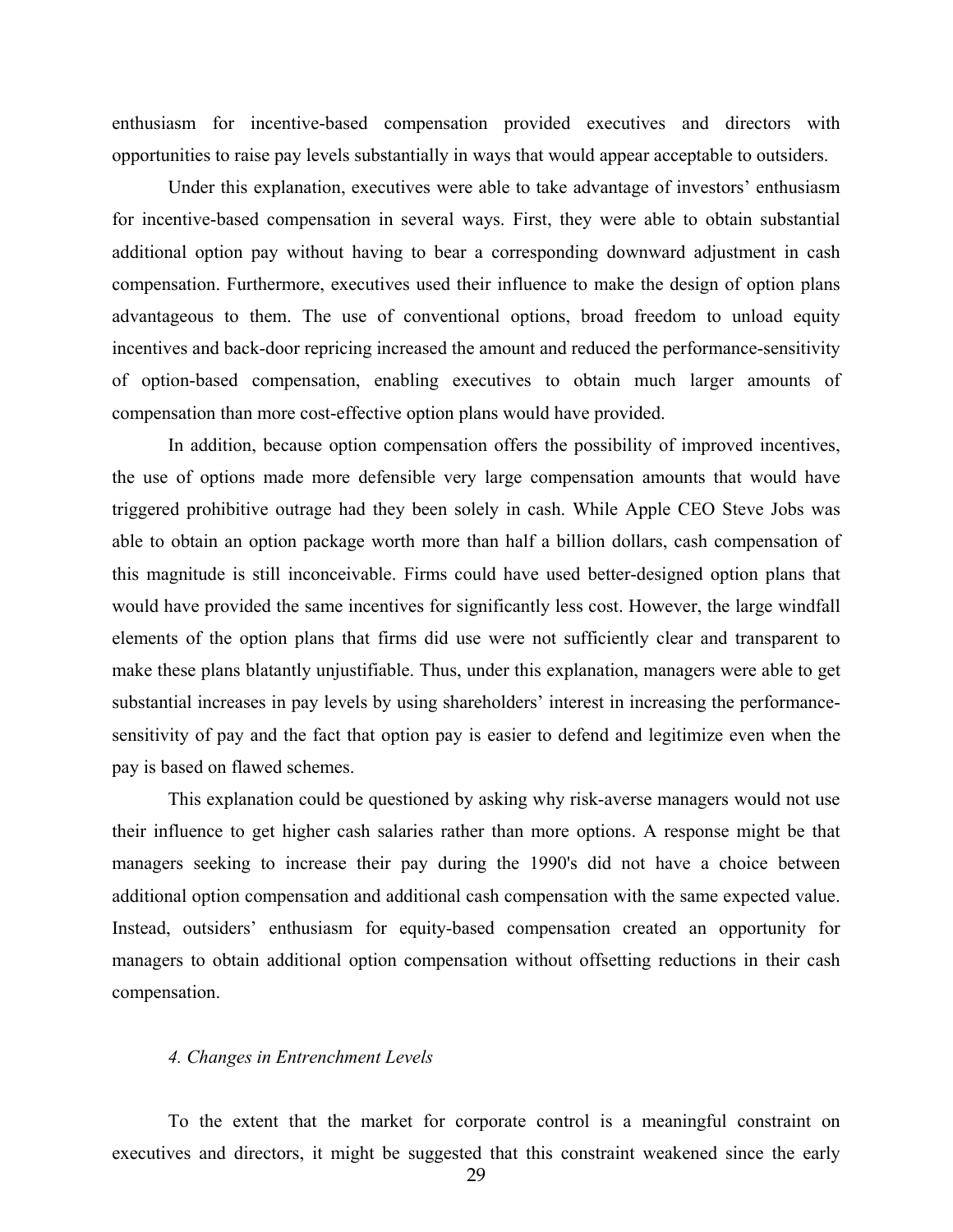1990's. The adoption of state antitakeover statutes, the development of Delaware law permitting managers to use the "just say no" defense, and the adoption of firm-level antitakeover arrangements provided managers with more protection from hostile takeovers at the end of the considered period than the beginning (Bebchuk, Cohen and Ferrell (2004)). Executives and directors might have used the greater protection from takeovers to raise pay levels.

In addition, managers' greater ability to block acquisitions has been used as a justification for, and has made acceptable to shareholders, the use of golden parachutes and other arrangements that provide managers with large payments in the event of an acquisition. During the considered period, the incidence of firms with golden parachute arrangements increased considerably (Bebchuk, Cohen and Ferrell (2004)). This practice could also have contributed to the increase in compensation levels during this period.

In contrast to this explanation, Hall and Murphy (2003) rely on changes in governance arrangements during the considered period to argue that the managerial power model is inconsistent with the growth of pay during this period. In particular, they rely on the fact that the incidence of independent directors increased during the considered period.<sup>8</sup> Assuming that increased use of independent directors reduces managerial power, Hall and Murphy suggest, the managerial power model should have predicted declines in pay rather than pay increases during the considered period. However, Bebchuk and Fried (2004, chapter 2) argue independent directors have been quite willing to go along with pay arrangements favorable to executives. In this view, the increased incidence of independent directors has been a less important development than the increased insulation of both executives and directors from hostile takeovers.

# VI. CONCLUSION

 This paper has considered the growth of executive compensation during 1993-2003. During this period, compensation increased considerably. The analysis indicates that the growth in pay levels has gone far beyond what could be explained by the changes in market cap and industry mix during the examined period. The growth of pay involved a substantial rise in the compensation paid to the executives of firms of a given market cap and industry classification.

<sup>&</sup>lt;sup>8</sup> For a study of the growing incidence of independent directors, see Chhaochharia and Grinstein (2004).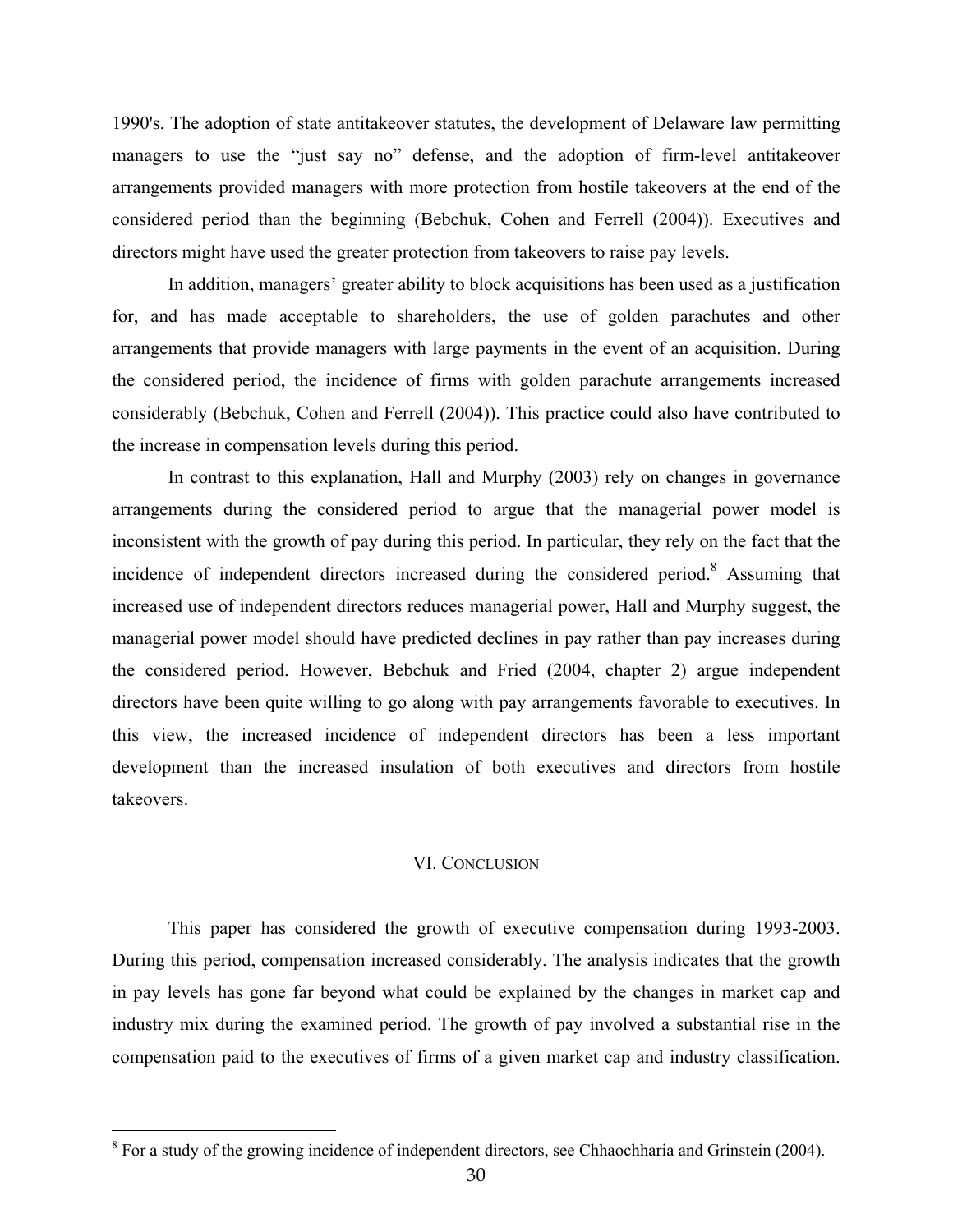Although equity-based compensation has grown the most, its growth has not been accompanied by a reduction in cash compensation

The analysis has also highlighted the economic significance of the changes in compensation levels. The compensation that public companies paid to their top-five executives during the period 1993-2003 added up to about \$350 billion, and the ratio of this aggregate topfive compensation to the aggregate earnings of these firms increased from 5% in 1993-1995 to about 10% in 2001-2003. Thus, the potential costs of flawed compensation arrangements—if such flaws exist—could be quite meaningful for investors.

 This paper has also examined alternative accounts of the causes for the growth in pay. Both the arm's-length model and the managerial power model of executive compensation provide insight into factors that could have contributed to the escalation of pay. The escalation of pay that we document cannot by itself resolve the debate concerning the extent to which managerial influence shapes the market for executive pay. The rise of pay, however, does increase the importance of this debate and the questions it raises. The stakes are large.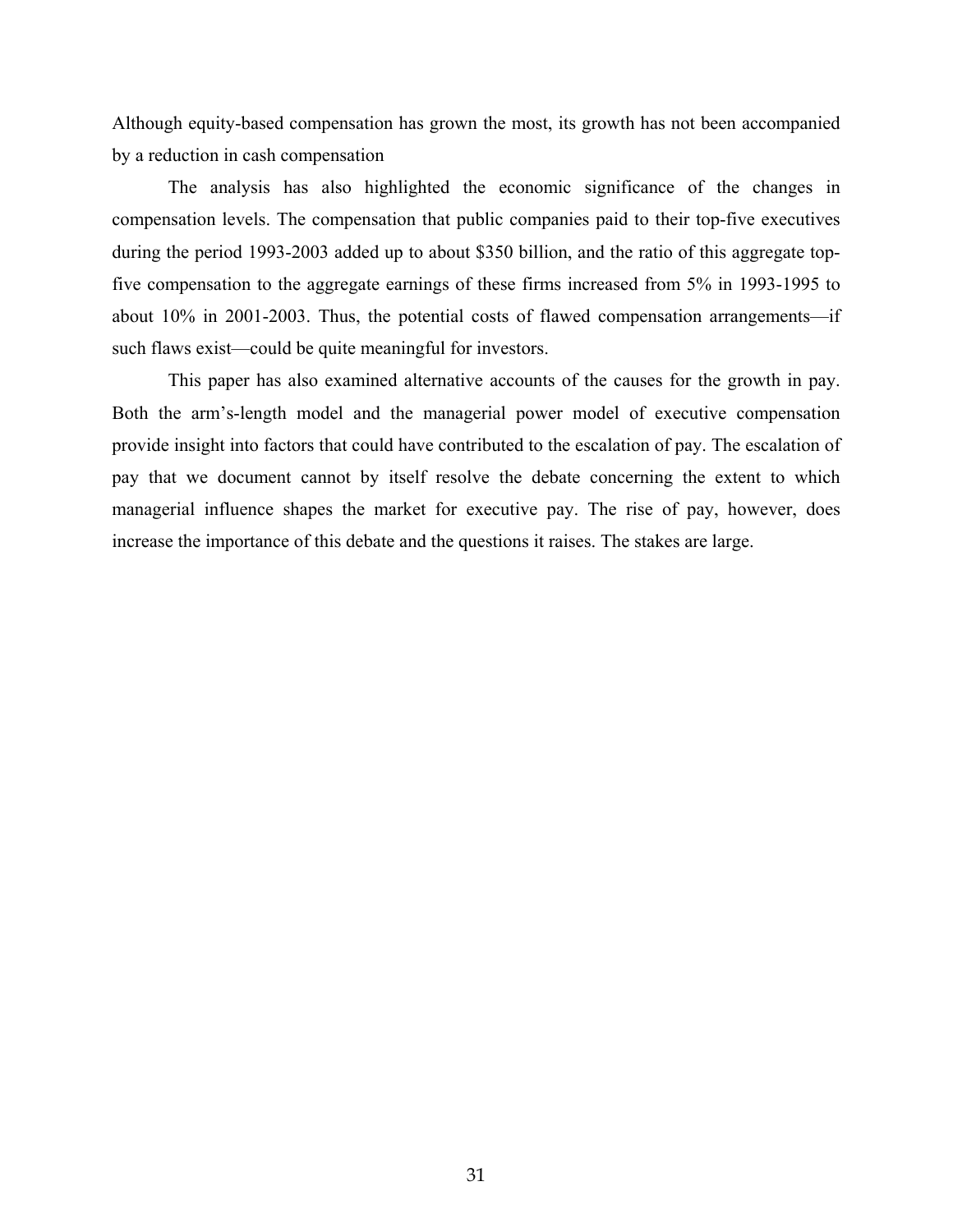#### **REFERENCES**

- Aggarwal, Rajesh K., and Andrew A Samwick. 1999. "Executive Compensation, Strategic Competition, and Relative Performance Evaluation: Theory and Evidence." *Journal of Finance* 54: 1999-2043.
- Bebchuk, Lucian A., and Jesse M. Fried. 2003. "Executive Compensation as an Agency Problem." *Journal of Economic Perspectives* 17: 71–92.
- Bebchuk, Lucian A., and Jesse M. Fried. *Pay without Performance: The Unfulfilled Promise of Executive Compensation*, Harvard University Press, 2004.
- Bebchuk, Lucian and Robert Jackson (2005), "Putting Executive Pensions on the Radar Screen," Discussion Paper Number 507, John M. Olin Center for Law, Economics and Business, Harvard Law School.
- Black, Bernard, Brian Cheffins, and Michael Klausner, 2004, "Outside Directors Liability," Working Paper, University of Texas, Austin.
- Chhaochharia, Vidhi and Yaniv Grinstein. 2004. "The Changing Structure of U.S. Corporate Boards, 1997-2003". Working Paper. Cornell University.
- Core, John E., Wayne Guay, and David F. Larcker. 2003. "Executive Equity Compensation and Incentives: A Survey." *Economic Policy Review* 9: 27–50.
- Core, John E., Robert W. Holthausen, and David F. Larcker. 1999. "Corporate Governance, Chief Executive Officer Compensation, and Firm Performance." *Journal of Financial Economics* 51: 371-406.
- Crystal, Graef S. 1991. *In Search of Excess: The Overcompensation of American Executives*. New York: W. W. Norton.
- Cyert, Richard M., Sok-Hyon Kang, and Praveen Kumar. 2002. "Corporate Governance, Takeovers, and Top-Management Compensation: Theory and Evidence." *Management Science* 48: 453–469.
- Fama, Eugene, and Kenneth French, 1997, "Industry Costs of Equity," *Journal of Financial Economics*, 43, 153-193.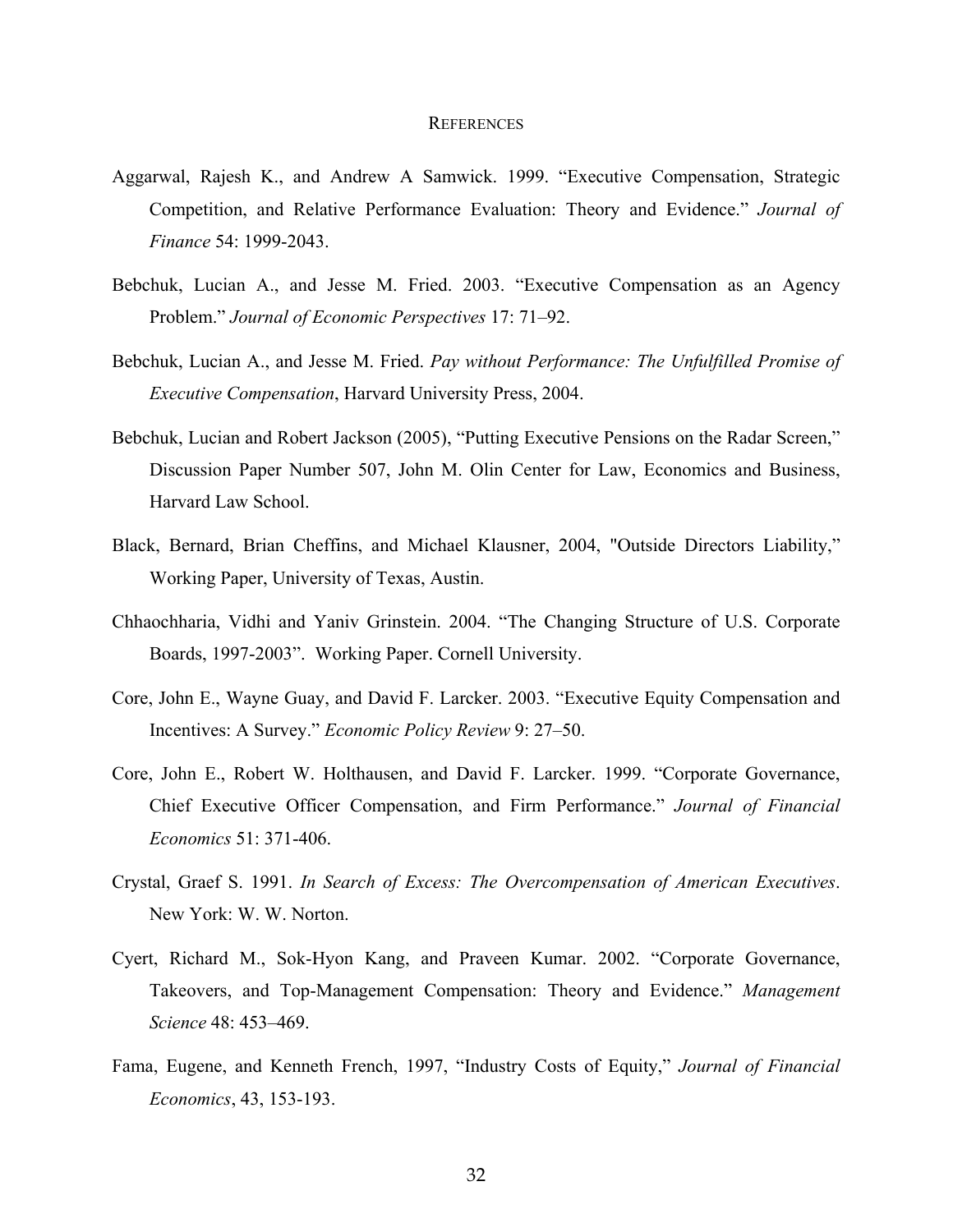- Frydman, Carola and Raven Saks, "Historical Trends in Executive Compensation 1936-2002," mimeo, Harvard University, 2004.
- Hall, Brian J., and Kevin J. Murphy. 2003. "The Trouble with Stock Options." *Journal of Economic Perspective* 17: 49–70.
- Hermalin, Benjamin, 2005. Trends in Corporate Governance, *Journal of Finance*, forthcoming.
- Himmelberg, Charles P., and R. Glenn Hubbard. 2000. "Incentive Pay and the Market for CEOs: An Analysis of Pay for Performance Sensitivity." Working paper, Columbia University and the National Bureau of Economic Research.
- Hubbard, Glenn. 2005. "Pay without performance: a market equilibrium critique", *Journal of Corporation Law*, forthcoming.
- Inderst, Roman, and Holger M. Mueller. 2005. "Incentives for CEOs to Exit." Working Paper. New York University.
- Jensen, Michael C., and Kevin J. Murphy. 1990a. "CEO Incentives: It's Not How Much You Pay, but How." *Harvard Business Review* 68: 138–153.
- ———. 1990b. "Performance, Pay and Top-Management Incentives." *Journal of Political Economy* 98: 225–264.
- Jensen, Michael C., Kevin J. Murphy, and Eric G. Wruck, 2004, "Remuneration: Where We've Been, How We Got to Here, What are the Problems, and How to Fix Them." Working Paper. Harvard University and the European Corporate Governance Institute.
- Murphy, Kevin J. 1999. "Executive Compensation." In *Handbook of Labor Economics*, edited by Orley Ashenfelter and David Card. Vol. 3, bk. 2. New York: Elsevier.
- ———. 2002. "Explaining Executive Compensation: Managerial Power vs. the Perceived Cost of Stock Options." *University of Chicago Law Review* 69: 847–869.
- ———. 2003. "Stock Based Pay in New Economy Firms." *Journal of Accounting and Economics*, 34, 129-147.
- -------- and Jan Zabojnik, 2004, "Managerial Capital and the Market for CEOs, Working Paper, University of Southern California.